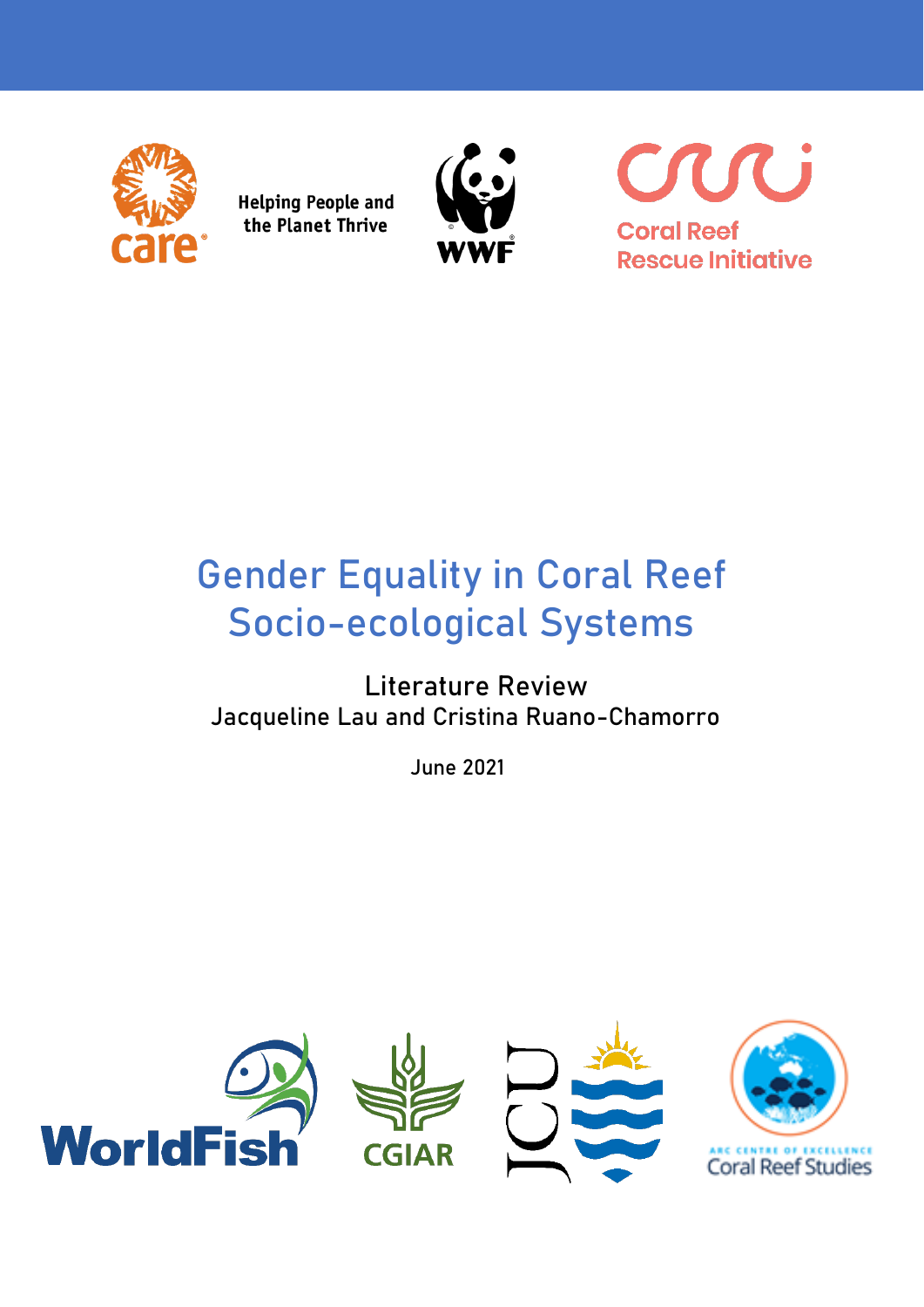# **Background**

CARE's work in food and water systems seeks to contribute to realization of the rights to food, water and nutrition security of women small-scale producers and their families. CARE believes that approaches to building community resilience in any ecosystem should address the structural power and relational barriers which deny access to resources and opportunities for women. The relevance of this research and learning project to CARE is hugely significant as we seek to contribute to a major global program led by our strategic partner WWF. This program – the [Coral Reef Rescue Initiative](https://www.coralreefrescueinitiative.org/) (CRRI) – is established to protect and regenerate the world's rapidly degrading tropical coral reefs for the benefit of people through nature-based solutions. The partnership comprises leading scientists and NGOs, working in collaboration with governments and communities to safeguard reefs, food security and nutrition, and livelihoods against climate change.

# **Purpose**

The purpose of this project, which comprises literature review, technical and policy outputs, is to increase the levels of awareness and knowledge among CRRI partners and the wider development and conservation communities on the relevance and importance of gender-transformative approaches in interventions related to coral reef socio-ecological systems. A further purpose is to contribute to policy and practice discourse on equitable livelihoods and sustainable natural resource management in the context of relevant global processes<sup>1</sup> and to increase commitment to approaches that deliver positive gender equality and social inclusion outcomes. Finally, findings of this literature review will inform the development of a technical paper which will assess case studies and deliver good practice recommendations for all interested stakeholders.

# **Acknowledgements**

This literature review was written by Jacqueline Lau and Cristina Ruano-Chamorro (James Cook University). Karl Deering (CARE) provided support. The project is made possible by the generous support of the Arthur M. Blank Family Foundation.

The work is also supported by the ARC Centre of Excellence in Coral Reef Studies, James Cook University, and was undertaken as part of the CGIAR Research Program on Fish Agri-Food Systems (FISH) led by WorldFish. The program is supported by contributors to the CGIAR Trust Fund.

<sup>1</sup> Including but not limited to a) the UN Food Systems Summit, b) the UN Framework Convention on Climate Change, c) the UN Convention on Biodiversity, d) the Global Commission on Adaptation, e) the UN Sendai Framework for Disaster Risk Reduction, f) the UN Committee on World Food Security (particularly pertaining to emerging voluntary guidelines on Gender Equality and Women's Empowerment)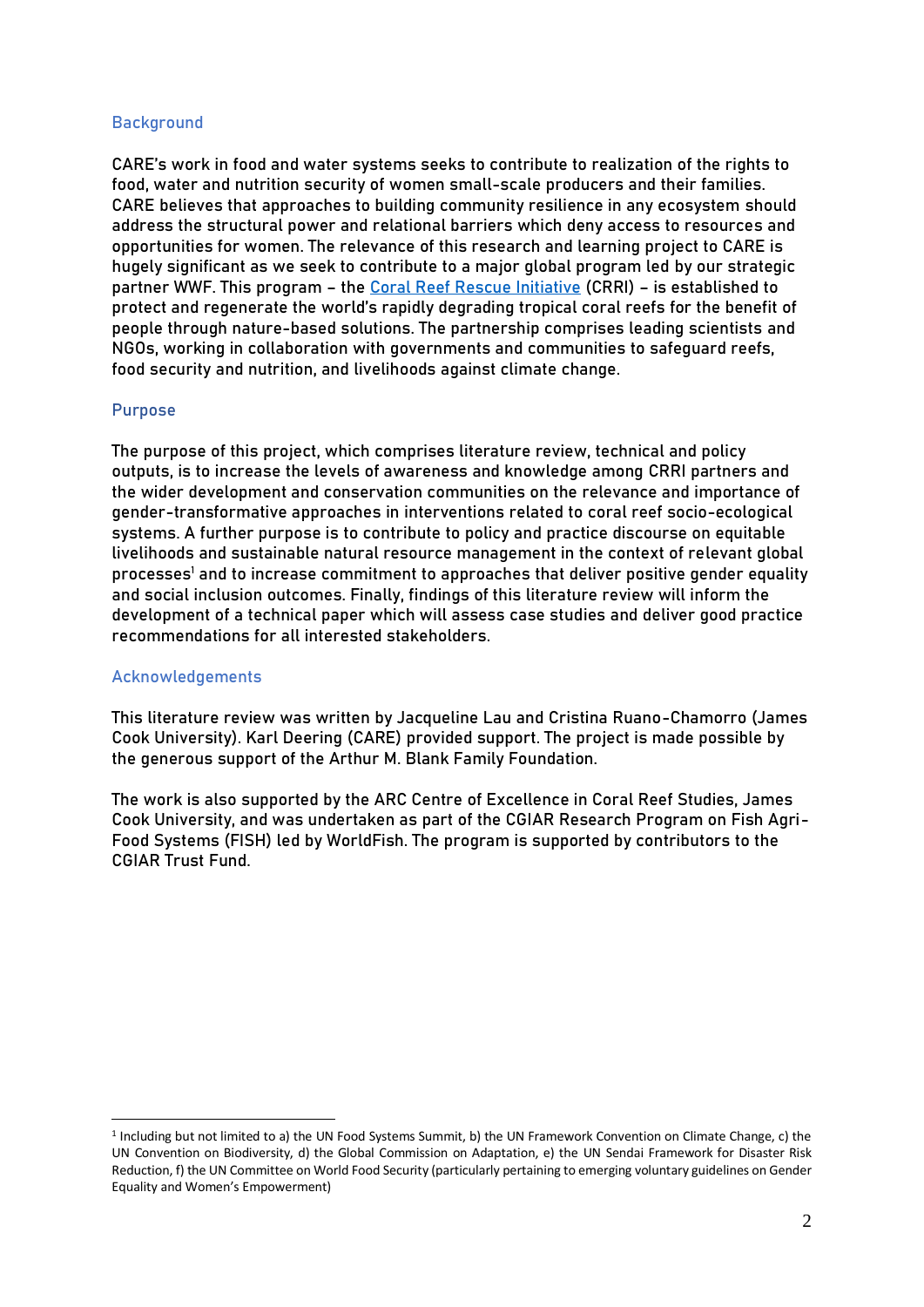# **1. INTRODUCTION**

Coral reefs are a major contributor to ocean biodiversity and provide ecosystem services to millions of people around the world (Hoegh-Guldberg et al. 2019). Yet, coral reefs are impacted by multiple and intensifying pressures from the impacts of land-based development, increasing extraction through fisheries, and climate change. Coral reefs around the world are likely to experience annual coral bleaching in the coming decades (Hughes et al. 2018). Climate change impacts, coupled with regional and local drivers including over-fishing and pollution—have already transformed reefs, towards new species configurations and less coral cover (Bellwood et al. 2019). The world is at risk of losing between 70-90% of its tropical coral reefs by the end of the century (IPCC 2018).

Coral reef degradation is an impending crisis for the millions of people who depend on coral reefs for their livelihoods, food security and wellbeing (Teh et al. 2013). Reefs provide critical ecosystem services that support both income and subsistence, and are also often deeply connected to people's identities, lifestyle and social norms (Cinner 2014; Woodhead et al. 2019). Vulnerability to these changes is not uniform; coral reef dependent communities—and households and individuals within these communities—have different sensitivity, exposure, adaptive capacity and thus vulnerability to the impacts of climate change on coral reefs (Cinner et al. 2012a, 2018).

Navigating this ecological change will require responses at global, regional, national and local levels, including environmental management, biodiversity conservation, and approaches to bolstering livelihoods in coral reef nations and communities. Supporting equitable resilience in coral reef communities requires examining how coral reef ecosystem services are likely to change. It also implies countering the inequitable impacts these changes will have on people (Donner & Potere 2007; Darling & Côté 2018; Woodhead et al. 2019; D'agata et al. 2020), and ensuring that interventions are holistic and incorporate local governance systems and knowledge (Dutra et al. 2021).

All of these responses have the potential to reinforce, accommodate or transform gender equality. Thus, supporting women and men in coral reef nations and communities to experience improved wellbeing and resilience requires an inclusive (and at best, transformative) approach to all aspects of gender in coral reef socio-ecological systems.

# **i. Gender and coral reefs**

Within coral reef-dependent communities, gender—in concert with other identities—shapes vulnerabilities (Call & Sellers 2019), access to coral reef resources (Lau et al. 2020), agency (Lawless et al. 2019) and opportunities to participate in and shape management (Rohe et al. 2018). Women and men tend to use tropical seascapes—including reefs—differently; in many places women glean for invertebrates in the intertidal zone and inshore reefs, while men fish for deeper water species (Weeratunge et al. 2010; de la Torre-Castro et al. 2017; Lau et al. 2020). Women also tend to be more involved in processing, selling and trading of fish, while fishing itself broadly tends to be considered men's work (Harper et al. 2013; Kleiber et al. 2014; de la Torre-Castro et al. 2017).

Yet, sex-disaggregated data (Harper et al. 2020), and gender research on livelihoods in coral reef dependent communities is nascent (de la Torre-Castro et al. 2017), which reflects research gaps in fisheries more broadly (Koralagama et al. 2017). Lack of attention to gender, failure to recognize and manage for gendered division of knowledge and labour, alongside unconscious bias, mean that women's contributions to livelihoods are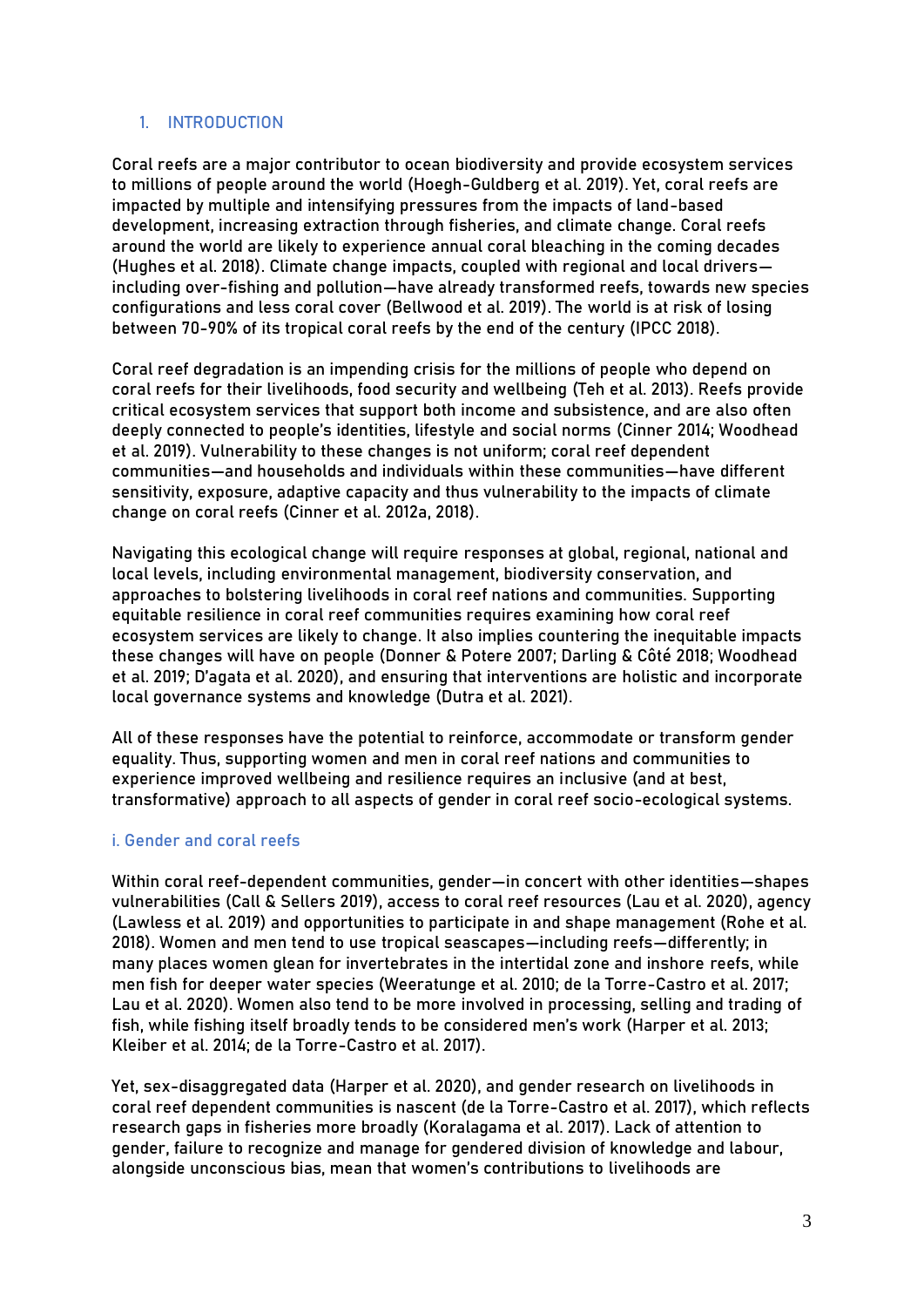overlooked, under-resourced, and left invisible (Fröcklin et al. 2013; Koralagama et al. 2017; Harper et al. 2020).

**Box 1: Gender and resilience definitions** 

**GENDER:** Is not about biological differences but a social construct that defines what it means to be a man or woman, boy or girl in a given society. It carries specific roles, status and expectations within households, communities and culture.

**GENDER EQUALITY:** The equal enjoyment by people of all genders and ages of rights, opportunities, resources and rewards.

**GENDER INTEGRATED PROGRAMMING:** Gender considerations must be integrated throughout all humanitarian and development programs and projects. This requires gender analysis at all stages: conception, proposal development, programme design, implementation and monitoring and evaluation.

**GENDER SENSITIVE PRACTICES:** Practices that recognise and respond to people's different gender-based needs and constraints.

**GENDER TRANSFORMATIVE PRACTICES:** Interventions that seek to target the structural causes as well as the symptoms of gender inequality leading to a lasting change in the power and choices women have over their own lives, rather than just a temporary increase in opportunities.

**RESILIENCE:** If the capacities and assets to deal with various shocks, stresses, uncertainty and change are built & supported, and if drivers of risk are reduced, and if these actions are supported by an enabling environment, then resilience is increased.

Source: CARE (2016) Gender Equality and Women's Voice Guidance Note. CARE International; and CARE (2016) Resilience Guidance Note. CARE International.

# **ii. Gender equality in climate change and livelihood programming**

Given climate change vulnerability and impacts are gendered (Rao et al. 2020), all efforts to build climate change resilience, will have some bearing on gender equality and vice versa (see box 1 for definitions). For example, gender restrictive norms may limit people's ability to pursue climate change resilient livelihood strategies, and in turn, livelihood interventions could either support or undermine steps towards gender equality. As CARE notes: 'Neither gender equality nor resilience to climate change and disasters can be achieved without addressing how they impact on each other' (CARE (n.d.) Beyond Words, p.2). An informed understanding of gender dynamics and gender transformative strategies is thus critical to building inclusive and equitable resilience in the face of climate change.

As a first step, this review draws on CARE's Gender Equality Framework to examine literature on gender and gender equality in livelihoods linked to coral reef dependent communities. Gender approaches can range from exploitative—whereby gender inequalities are reinforced or used to advance project aims; accommodating whereby projects work around but do not seek to change existing gender inequalities to; transformative (Figure 1). Transformative approaches ultimately aim at reaching gender equality, where 'men and women to have equal participation in decision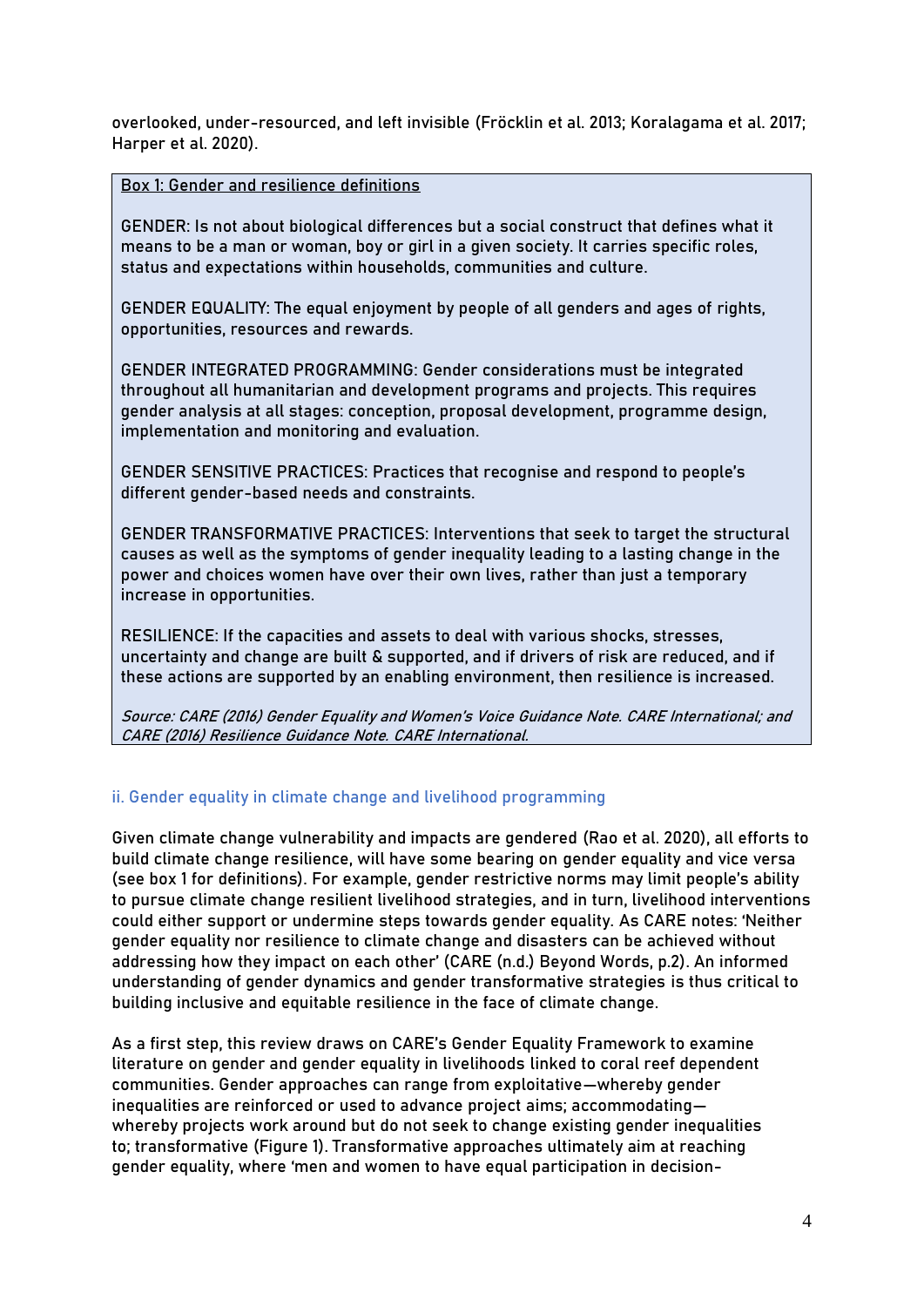making; the same access and control over productive resources, services and technologies; equal benefits from project results and the same opportunities to access decent employment and livelihood systems' (FAO & CARE 2019, p.2). To achieve gender equality, gender transformative approaches seek to promote gender-equitable power relationship between people and across communities, and to transform restrictive gender roles.

CARE's Gender Equality Framework takes a transformative approach (Figure 1). It encompasses three key domains for realizing gender equality; i) **building agency** to empower individuals to take steps to achieve their rights—informally through building selfesteem, consciousness, and aspirations, and formally through capacity, knowledge and skill building; ii) **changing power relations**—informally in intimate relationships and social networks, and formally through group membership, activism, citizenship and market relations, and iii) **transforming structures** such as land policies, procedures and services, and informal norms, customs, values and practices (CARE 2018). These three domains feedback into one another, and benefit from being pursued concurrently.



Adapted from 'Gender equality continuum tool. Interagency Gender Working Group, 2013 & CARE 2018

Figure 1. CARE's Gender Equality Framework (GEF) located on the gender equality continuum for approaches that are gender aware (in contrast to gender-blind). This figure is adapted from Gender equality continuum tool, Interagency Gender Working Group, 2013 & CARE 2019. Once programming has moved beyond gender-blind approaches (whereby gender is not even considered), gender aware approaches in livelihood and development programming range from a) exploitative, b) accommodating or c) transformative. CARE's GEF is transformative because it seeks to move beyond technical and surface level approaches to gender equality. The framework is being widely used in agricultural livelihood and climate change adaptation programming.

#### iii. **Literature review scope**

This literature review focuses on livelihoods, and gender in coral reef dependent communities in five countries; Fiji, Solomon Islands, Madagascar, the Philippines and Tanzania. The Coral Reef Rescue Initiative has identified these countries (and Cuba and Indonesia) as the location of important coral reef ecosystems, that have potential for enhanced resilience in the face of climate change. The livelihoods of people living in coral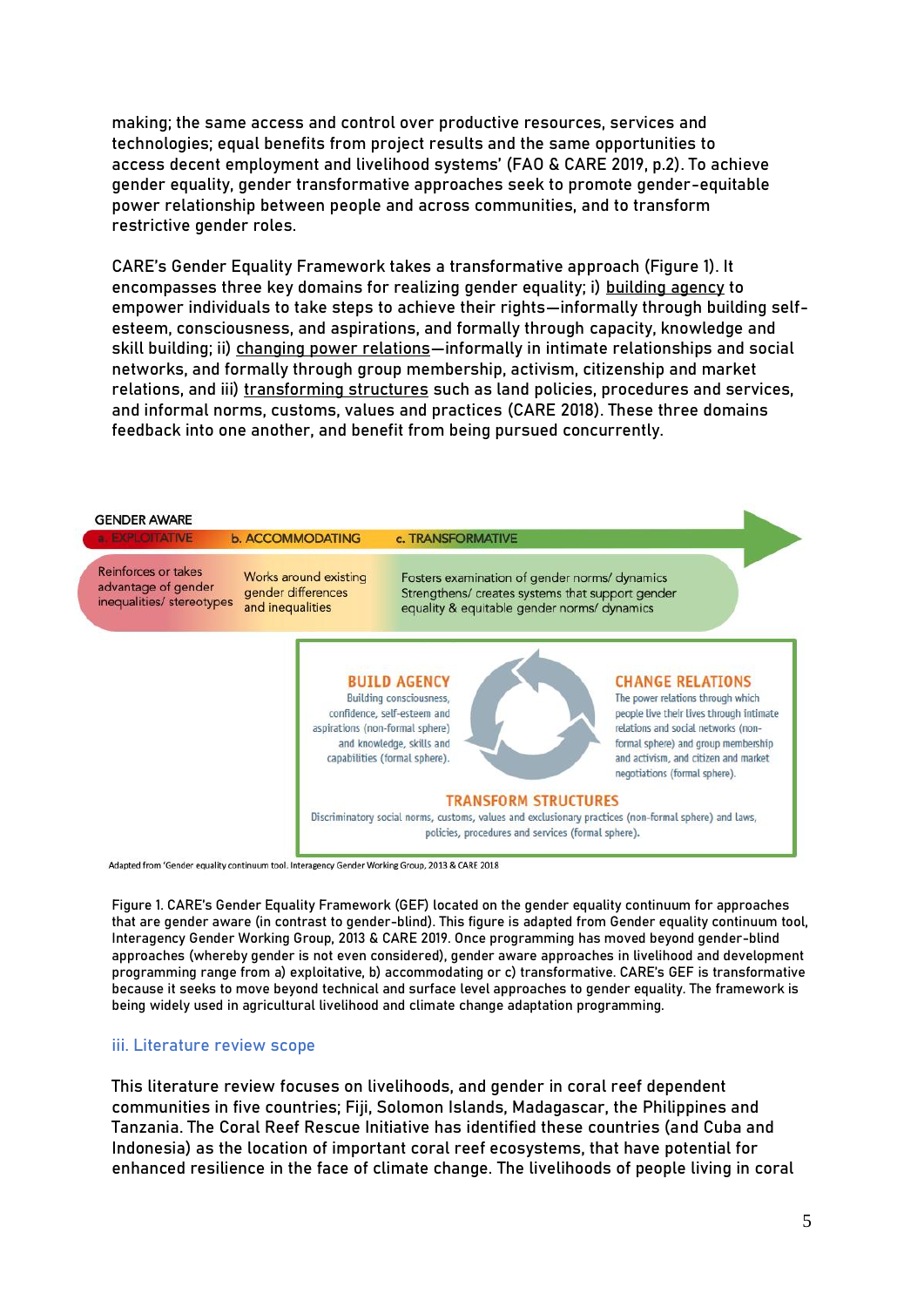reef-dependent communities can be influenced by interventions through four impact pathways (Figure 2), across the gamut of conservation to development programming. All four of these impact pathways may be done in isolation or combination. Each intervention type may require a different understanding of gender, different approaches to gendersensitivities and may present different opportunities for a gender transformative approach – dependent on the initiative and the impact pathway and the desired (by women and by men) outcomes. These pathways include:

# **1 – Alternative or improved livelihood initiatives in coral reef dependent communities.**

These interventions may be directly related to enhancing livelihoods connected to coral reefs (e.g., technology for cold storage in coral reef fisheries), or happening in coral reef communities but seeking to shift livelihoods to be less dependent on coral reefs (e.g., alternative livelihood projects).

# **2 – Initiatives that build adaptive capacity in coral reef dependent communities.**

These interventions may focus on building adaptive capacity through enhancing assets (e.g., savings groups or microcredit) and agency, networks, learning, and address broader interrelated vulnerabilities (e.g., health), or connecting to strategies to cope with or adapt to risks and threats (e.g., strategies to cope with salt water intrusion).

# **3 – Conservation initiatives to conserve biodiversity of reefs.**

These interventions seek to conserve coral reef resources, and may directly impact livelihood options women and men's livelihoods (e.g., Marine Protected Areas).

# **4 – Resource management of marine/ land activities to ensure sustainability**

Sustainable management of marine and land activities (e.g., fishing, farming) seeks to ensure the sustainability of livelihoods and of resources. The outcome of management decisions, as well as participation and power in decisions regarding management will impact livelihoods in gendered ways.



Figure 2. The four pathways through which the livelihoods of women and men living in coral reef dependent communities are influenced by external interventions.

This review examined peer-reviewed and grey literature across the gamut of these four impact pathways. Specifically, it aims to:

- i. Summarize knowledge about gender, resilience and livelihoods in coral reef dependent communities.
- ii. Summarize research on gender and livelihoods in coral-reef dependent communities in Tanzania, Fiji, Solomon Islands, the Philippines and Madagascar.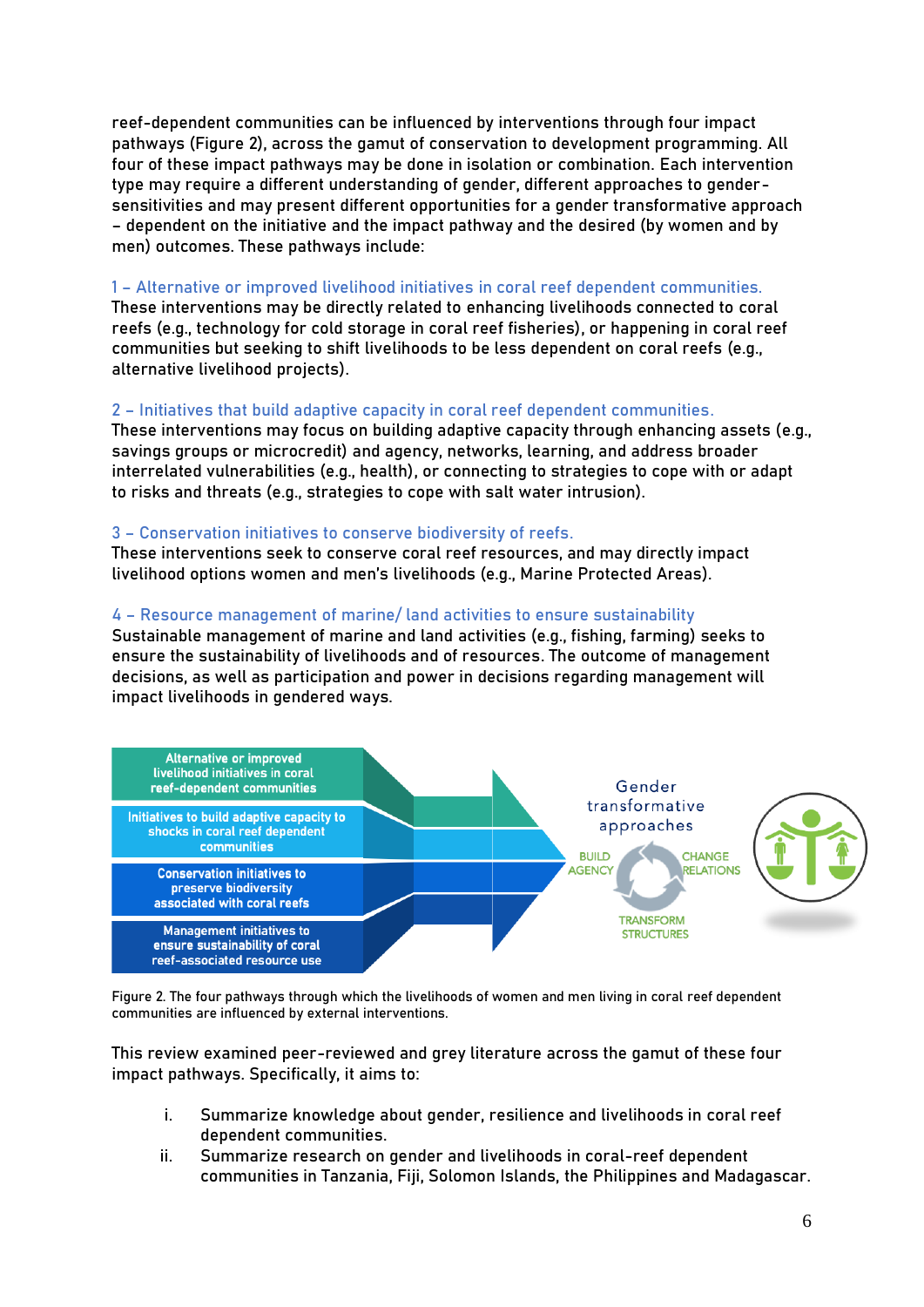iii. Establish the extent to which gender inclusive approaches have been successfully applied in Tanzania, Fiji, Solomon Islands, Philippines and Madagascar, and to what extent these initiatives have been transformative.

Rather than systematic, the review represents a synthesis of current literature. We drew predominantly on studies in peer-reviewed journals to understand the gender contexts in each country, and included grey literature (including reports, information bulletins) to provide an overview of key interventions. In the following sections, we outline key findings on gender, resilience and livelihoods in coral reef dependent communities broadly, charting progress and knowledge gaps on gender, before turning to an in-depth synthesis of gender context and gender interventions in each of the five focus countries.

# **2. GENDER AND RESILIENT CORAL REEF LIVELIHOODS**

In coral reefs, social and gender norms shape adaptive capacity in key ways. Adaptive capacity refers to more than simply the assets (e.g., savings) to adapt, but also includes the flexibility (e.g., through livelihood diversification), organization, such as social capital (e.g. family or friend connections to draw on), learning (e.g. to anticipate change), and agency (e.g., the ability to freely make and act on decisions, including about livelihoods). For instance, restrictive gender norms curtail agency and shape capacity to adapt and innovate. For example, in the Solomon Islands, women and men perceived different agency in relation to decisions at community and household levels, and women were less likely than men to innovate and trial new livelihoods, because of perceived risk (Cohen et al. 2016; Lawless et al. 2019). In invertebrate fisheries in Tanzania, women had less access to highvalue fishing grounds and markets, and had a lower income, which hindered them from accumulating assets (Fröcklin et al. 2013, 2014). In addition, several studies highlight how gendered ecological knowledge emerges from gender-differentiated spatial use of reefs and nearby habitats—in certain contexts women may have more knowledge of shallow, lagoon and mangrove habitats, and men of deeper water (Siar 2003; Fröcklin et al. 2013; Ferguson 2021). Ecological knowledge plays an important role in learning about and anticipating ecosystem change—a key aspect of adaptive capacity. As such, gendered differences in knowledge may mean that in certain context women and men will be differently placed to perceive and act on ecosystem changes.

While attention to gender and fisheries, and marine environments is growing (Harper et al. 2013, 2020; Gopal et al. 2014; Kleiber et al. 2014; Frangoudes & Gerrard 2018; Frangoudes et al. 2019), studies of gender are nascent in tropical seascapes (de la Torre-Castro et al. 2017; de la Torre-Castro 2019). Most studies of gender are connected to small-scale fisheries, and this is reflected in our findings in the following section.

We also found little evidence around what sorts of livelihood interventions result in more gender equality. A study in the Solomon Islands suggests that i) if livelihood initiatives provide compelling benefits to households, they can help women and men move beyond entrenched gender roles; ii) if initiatives are able to bear the cost and risk of innovation, then women may be more likely and able to experiment with new livelihoods, and iii) that agency and the sorts of adaptive strategies and participation in decisions that individuals have reason to value, may differ depending on gendered spheres of influence, e.g., the community versus the household (Lawless et al. 2015). More broadly, studies on the effectiveness of livelihood diversification on both gender equality and conservation outcomes also have mixed outcomes. For instance, studies suggest that coral reef livelihood diversification will not always have the desired effect of reducing fishing pressure (Cinner et al. 2012b). For instance, in the Philippines, seaweed framing was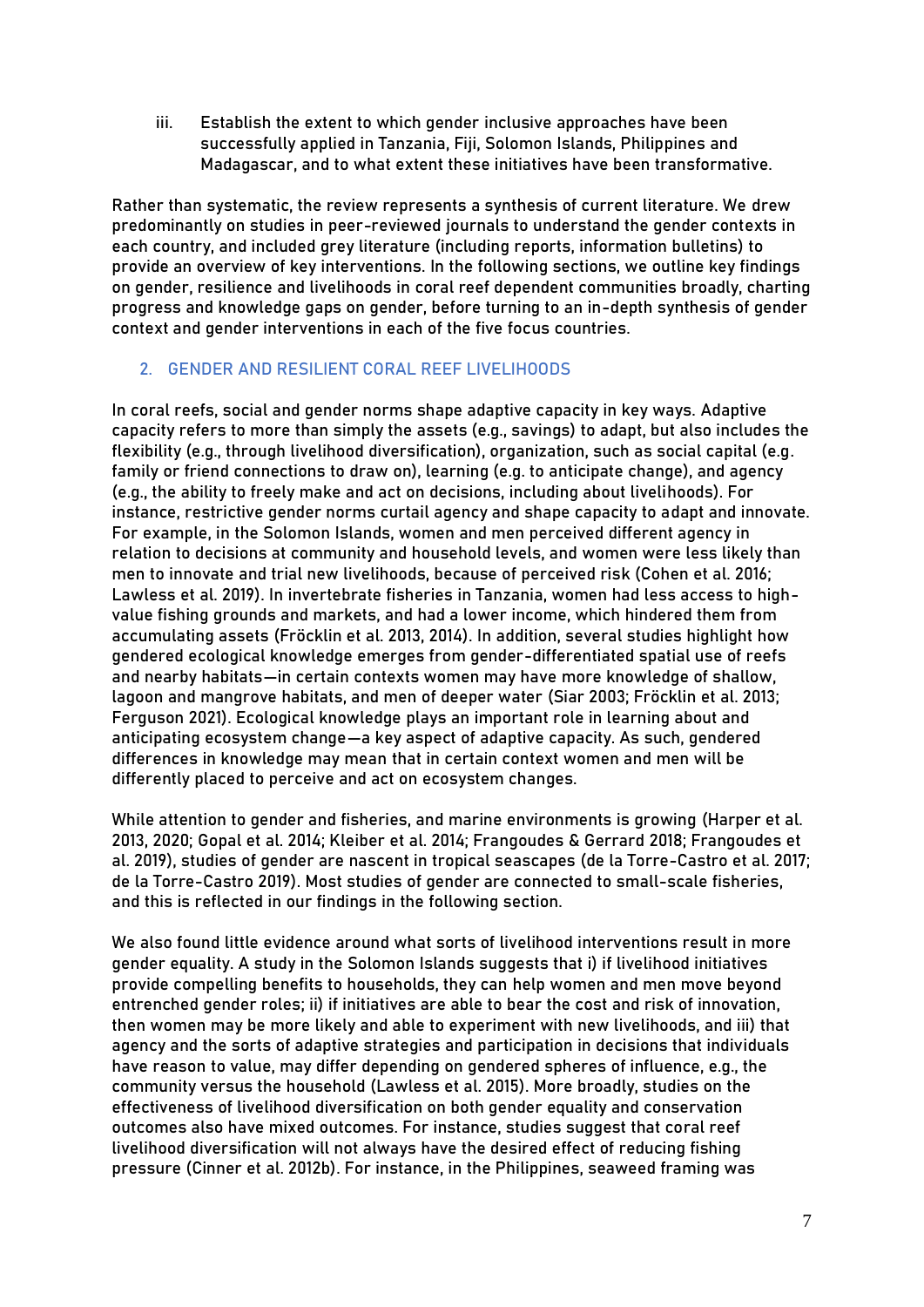introduced as an alternative livelihood activity to decrease destructive fishing. While widely taken up, it was mostly done by women and children, or men during times that they were not fishing, and thus the project did not impact the amount of fishing (Sievanen et al. 2005). In addition, livelihood diversification can result in increased time and labour burdens for women (Lawless et al. 2015).

**Gender transformative approaches in fisheries** 

We found little literature on the practical application of or research into gender transformative approaches in relation to coral reefs. Two recent papers also outline a broader gap in understandings of how to implement gender transformative approaches in fisheries, and critically, in evidence on whether gender transformative approaches do alleviate gender constraints (Wong et al. 2019; Cole et al. 2020). An empirical study on inland fisheries in Barotse Floodplain, Western Province, Zambia provides the first comprehensive comparison of the outcomes of a gender accommodative versus a transformative approach in fisheries. The study found that when a gender transformative approach—a communication tool as part of an action research process to build critical consciousness—was applied, it led to an increase in gender equal attitudes, and an increase in women's empowerment outcomes, compared to a gender accommodating approach (in the form of practical strategies to increase women's participation) (Cole et al. 2020). These results highlight the benefits of using a gender transformative approach to engage with gender constraints, as part of projects connected to technical innovation.

# **3. CONTEXT AND GENDER APPROACHES IN FOCUS COUNTRIES**

Overall, we found no examples of climate change resilient livelihoods projects that incorporated gender (e.g., projects seeking to build adaptive capacity), and thus most of the interventions in this section are from marine management, conservation, and development. Within these, we found a few examples of approaches that were more gender transformative or that addressed some of the aspects of the Gender Equality Framework (Table 1), but overall, most were gender accommodative.

Table 1: Examples of gender transformative approaches and example projects from across the four impact pathways.

| <b>Domain</b>                                                       | Approach<br>example                                                                                     | Project example                                                                                                                                                                                                                                                                                                                                     | Pathway                                                             |
|---------------------------------------------------------------------|---------------------------------------------------------------------------------------------------------|-----------------------------------------------------------------------------------------------------------------------------------------------------------------------------------------------------------------------------------------------------------------------------------------------------------------------------------------------------|---------------------------------------------------------------------|
| <b>Building</b><br>Agency<br>(capacities,<br>skills,<br>confidence) | <b>Building skills</b><br>and capabilities<br>for women to<br>participate in<br>fisheries<br>management | Oratsimba project, Madagascar. Trained women to<br>become Marine Ambassadors who empowered women<br>in their respective communities to be able to engage in<br>fisheries management. Marine ambassadors provided<br>training to women to increase skills, confidence,<br>knowledge and ability to address men at community<br>meetings (SEED 2014). | <b>Building</b><br>adaptive<br>capacity<br>Management<br>initiative |
|                                                                     | <b>Building women</b><br>collectives or<br>networks                                                     | The Tanzanian Women Fish Workers Association<br>(TAWFA) supports women's networking in small-scale<br>fisheries. TAWFA became a member of the African<br>Women Fish Processors and Traders Network<br>(AWFISHNET), a platform where women can share<br>their voices and exchange information, in 2009<br>(Bradford & Katikiro 2019).                | <b>Building</b><br>adaptive<br>capacity<br>Management<br>initiative |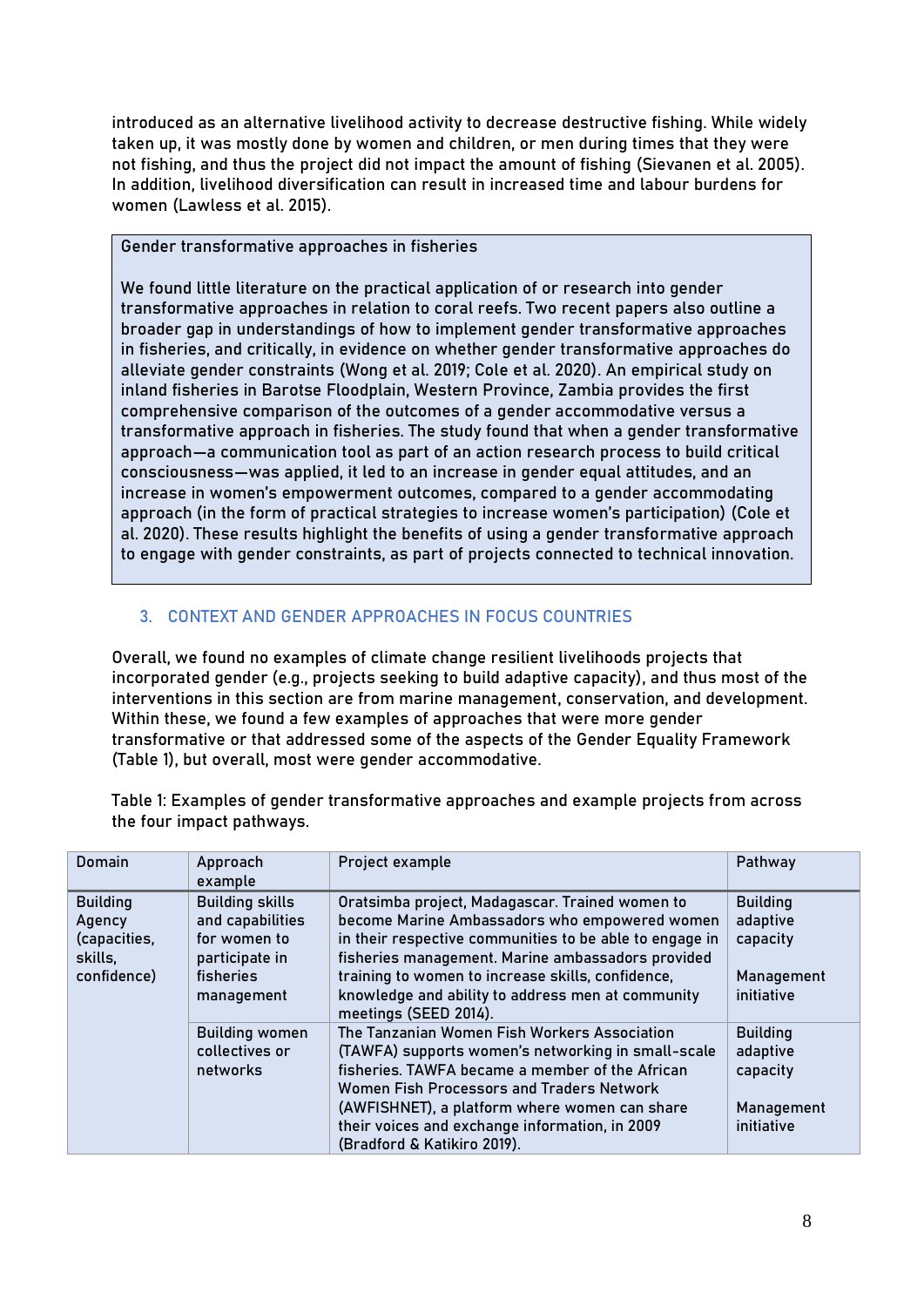|                                                                                                               | Promoting<br>women as<br>leaders                                                                                                                            | Blue Ventures: Fisher Women Leadership Programme<br>(FWLP), Blue Ventures, Madagascar. Aims to increase<br>women's participation in the management of coastal<br>resources in local communities. Female community<br>leaders or ambassadors train women to acquire skills<br>and confidence to participate in management (Blue<br>Ventures 2020)                                                                                                                                                                                                                                                             | <b>Building</b><br>adaptive<br>capacity<br>Conservation<br>initiative<br>Management<br>initiative                                              |
|---------------------------------------------------------------------------------------------------------------|-------------------------------------------------------------------------------------------------------------------------------------------------------------|--------------------------------------------------------------------------------------------------------------------------------------------------------------------------------------------------------------------------------------------------------------------------------------------------------------------------------------------------------------------------------------------------------------------------------------------------------------------------------------------------------------------------------------------------------------------------------------------------------------|------------------------------------------------------------------------------------------------------------------------------------------------|
| Changing<br>relations<br>(e.g.<br>household<br>relationships<br>and<br>community<br>groups)                   | <b>Engaging women</b><br>and men to<br>discuss women's<br>lack of<br>participation                                                                          | Tanga project, Tanzania. Men and women participated<br>in meetings to discuss the lack of women participation.<br>Participants identified restrictive customs and<br>traditions. Women decided to participate in meetings<br>and men promised to listen to women and enhance<br>their participation. As a result, women had seats in the<br>village committee and participated in creation of the<br>management agreement (Van Ingen et al. 2002; WWF<br>2007; FAO 2017).                                                                                                                                    | Management<br>initiative<br>Conservation<br>initiative<br><b>Building</b><br>adaptive<br>capacity<br>Alternative or<br>improved<br>livelihoods |
|                                                                                                               | Engaging<br>community<br>leaders in spaces<br>where they<br>reflect on power<br>and decision-<br>making<br>Involving men<br>and women in<br>family planning | WorldFish, Community life competence process,<br>Solomon Islands. Training with community leaders,<br>focused on reflective processes. As a result,<br>community leaders realized that it was important to<br>engage all women, men, and youth of all communities<br>affected by the design of a locally managed area, to<br>promote people's respect for decisions, and promote a<br>more inclusive participation (van der Ploeg et al. 2016).<br>IPOPCORM project, the Philippines. Engaged men in<br>decision and actions about family planning,<br>empowering them to take joint responsibility (D'Agnes | <b>Building</b><br>adaptive<br>capacity<br>Management<br>initiative<br>All                                                                     |
| <b>Transforming</b><br>structures<br>(such as<br>agriculture<br>and market<br>institutions,<br>land policies, | activities<br>Women<br>organizations<br>advocate to<br>increase legal<br>recognition of<br>women in<br>fisheries policies                                   | et al. 2005).<br>In the Philippines, women fish workers have organized<br>at the community level, successfully advocating for<br>fisher women's rights to be included in the Philippines<br>Fisheries Code of Conduct and the Magna Carta for<br>Women (Siles et al. 2019).                                                                                                                                                                                                                                                                                                                                  | <b>Building</b><br>adaptive<br>capacity                                                                                                        |
| social norms)                                                                                                 | <b>Transforming</b><br>markets<br>institutions                                                                                                              | Markets for Change project, Fiji and Solomon Islands.<br>Aims to promote equitable participation of women and<br>accountability in the governance and management of<br>markets, ultimately aims to transform market<br>institutions (UN Women 2014).                                                                                                                                                                                                                                                                                                                                                         | Alternative or<br>improve<br>livelihoods<br><b>Building</b><br>adaptive<br>capacity                                                            |

# **The Philippines**

The Philippines has taken concerted steps towards gender equality. In 2021, it was ranked 17<sup>th</sup> out of 156 countries in the Global Gender Gap report (World Economic Forum 2021). At a national level, the Philippines has invested in "protecting, fulfilling, and promoting the rights of women in all sectors" through the Magna Carta of Women (2009). Across the Philippines, social and gender norms—including norms shaped by religious beliefs that position men as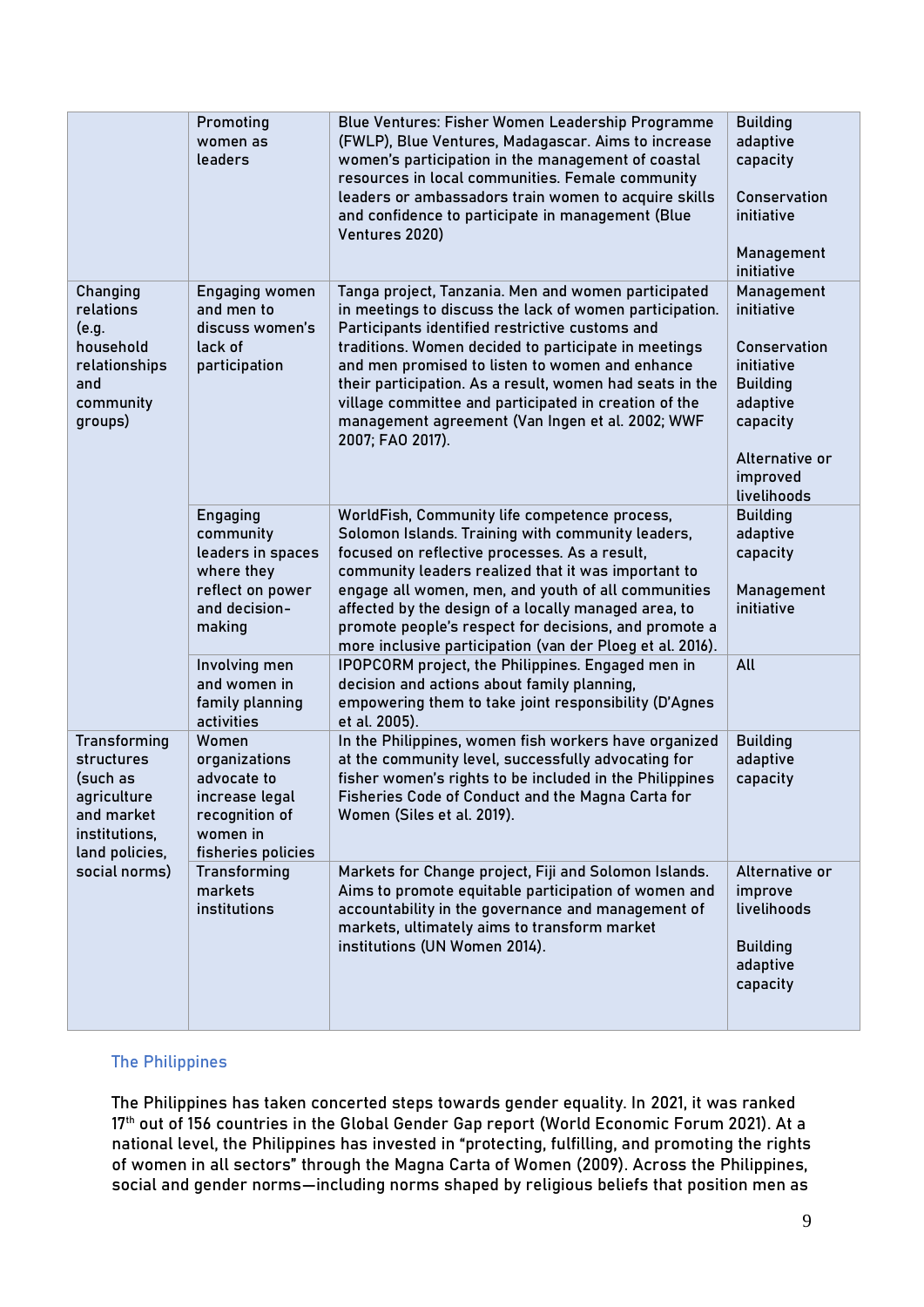breadwinners and title holders, discourage divorce and the use of contraceptives (Locke et al. 2017)—shape how women and men engage in small-scale fisheries. There is a gendered division of space and labour in fisheries and households. At home: household duties fall to women, while productive activities, including fishing fall to men. Women do go gleaning and nearshore fishing (e.g., reef fishing using scoop-nets, traps and fish baskets), and play a supporting role in preparing equipment, processing, and marketing men's fishing catch (Siason 2000; Kleiber et al. 2014, 2018; Prieto-Carolino et al. 2016; Torell et al. 2021). In contrast, men fish from boats in subtidal habitats diving or using nets, hooks, and traps (Kleiber 2014).

At a management level, policies, decision-making and focus tend to centre around men's fishing, and obscure the important role that women have in subsistence fishing and across the value chain (Siason 2000; D'Agnes et al. 2005; Prieto-Carolino et al. 2016; Yap et al. 2017; Kleiber et al. 2018; Siles et al. 2019). Further, "women are not brought up to be leaders and the culture dictates that they should play a supporting role" (Torell et al. 2021, page 249). As such, women face significant barriers to meaningful participation community and local institutions (Kleiber 2018), and are underrepresented (D'Agnes et al. 2005; Graziano et al. 2018; Kleiber et al. 2018). Benefits from markets, management, development and conservation projects are also often gender unequal (Prieto-Carolino et al. 2016; Kleiber et al. 2018; Torell et al. 2021). In general, women receive less economic benefits than men, because they tend to target and trade species with lower value (Torell et al. 2021), and have fewer social networks. The literature suggests that conservation initiatives, such as MPAs, tend to benefit men more than women—in part because they are implemented with men's fishing as a focus (Eder 2005), but also that benefits may be different across genders, for instance women may benefit in different ways, for instance, from dive tourism (Clabots 2013; Kleiber et al. 2018).

There is evidence that over the past decade, gender roles have begun to shift, though not necessarily towards gender equality. Scholars suggest that livelihood pressures (reductions in fish stocks, increasing commodity prices) have led women to engage more in productive livelihood activities (Locke et al. 2017). There is also evidence that an increase in women's access to information, resource and power, can cause a backlash and increase in domestic violence (Clabots 2013). In contrast, several studies have found that at a community level, recognition of women's rights in fishing institutions and decision-making is growing (Kleiber et al. 2018). One study highlighted that local community members deemed women's participation in institutions was important because their livelihoods are related to fisheries, and articulated that both women and men should benefit from management, and hold knowledge (Torell et al. 2021). In addition, other studies have shown that women are highly involved in communities, hold leadership positions (Dasig 2020) and are key to create and maintain Marine Protected Areas (Clabots 2013). These studies highlighted the importance of the social acceptability of shifting gender norms and roles to avoid negative feedbacks (e.g. domestic violence, increase women's workload).

#### **Interventions**

We found a range of interventions that addressed gender across the four types of impact pathways on livelihoods, including in fisheries management and conservation (e.g., the regional fisheries livelihood programme (RFLV), and the Integrated Population and Coastal Resource Management (IPOPCORM), and development (e.g., CTI Women Leaders Forum (WLF), microfinance project). Most projects focused on promoting equitable participation of women and men in implementation and decision-making processes, through increased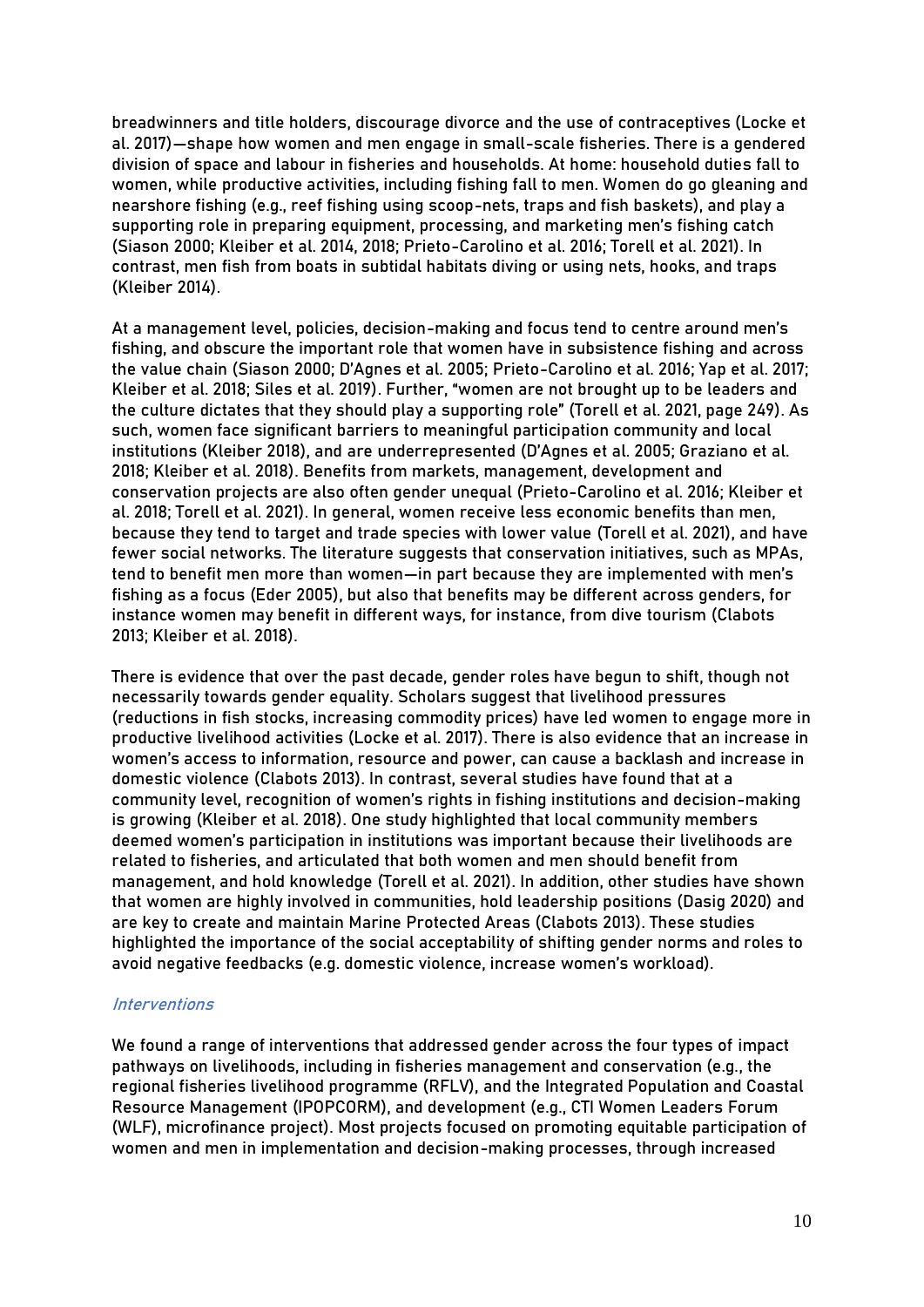participation of women in management, empowering women (e.g., capacity building, economic empowerment, leadership) or benefiting women directly (e.g., microcredit).

Overall, the projects we found tended to be gender blind (not included here) or gender accommodating (Table 2). Although several projects focused on building agency, they did not do so in a way that sought to change broader relationships and structures, and so cannot be considered transformative. For instance, the RFLV project took an accommodating strategy, and focused on creating spaces for women to participate in the implementation and decision-making process and as fish wardens and fishery law enforcers, but did not consider how this would increase women's workload (Lentisco 2012; FAO 2017). The IPOPCORM project took a more gender transformative approach; it targeted both women and men for family planning activities, and sought to shift social norms. As a result, men became more responsible for issues that were traditionally considered women's responsibility (i.e., family size, birth spacing, reproductive health) (D'Agnes et al. 2005).

Table 2: Gender-related marine conservation, management, and development projects in The Philippines.

| Project/intervention                                                                       | Year             | Description (gender issues)                                                                                                                                                                                                                                                                                                                                                                                                                                                                                                                                                                                                                                                        | Organization                          | Pathway                                                               |
|--------------------------------------------------------------------------------------------|------------------|------------------------------------------------------------------------------------------------------------------------------------------------------------------------------------------------------------------------------------------------------------------------------------------------------------------------------------------------------------------------------------------------------------------------------------------------------------------------------------------------------------------------------------------------------------------------------------------------------------------------------------------------------------------------------------|---------------------------------------|-----------------------------------------------------------------------|
| <b>Regional fisheries</b><br>livelihood program<br>(RFLV)                                  | $2009 -$<br>2013 | Aims: 1) Reduce gender bias and inequalities;<br>2) Promote women and men's participation in<br>project activities; 3) Create conditions for<br>equitable access to project resources and<br>benefits; 4) create conditions for equitable<br>participation in implementation and decision-<br>making. Focused on flexibility to allow women<br>to participate. Used gender-sensitive<br>indicators, sex-disaggregated data, gender<br>impact assessment.<br>Positive impact: integrated gender in Coastal<br>and Fisheries Management Plans of local<br>governments.<br>Negative impact: increase women's workload<br>as women have to do most of the domestic<br>work (FAO 2017). | <b>FA0.</b><br>Government<br>of Spain | Alternative<br>or improved<br>livelihoods<br>Management<br>initiative |
| Ecosystem<br>improved for<br><b>Sustainable</b><br><b>Fisheries</b><br>(ECOFISH)           | 2014             | Women community organization members<br>volunteered as guards of an MPA associated<br>with ecotourism.<br>Benefitted women by improving fisheries<br>management and thus tourism. Strengthened<br>women's economic empowerment in the<br>tourism industry (i.e. provided skills to gain<br>income from tourism) (Siles et al. 2019).                                                                                                                                                                                                                                                                                                                                               | USAID,<br>Government                  | All                                                                   |
| Integrated<br><b>Population and</b><br><b>Coastal Resource</b><br>Management<br>(IPOPCORM) | $2001 -$<br>2008 | Empowered women to make decisions about<br>fertility, reproductive health, and environment.<br>Increased participation of women in<br>management.<br>Targeted women for economic development<br>component (i.e. loan to engage in fishing<br>activities).<br>Targeted both women and men for planning<br>family activities (D'Agnes et al. 2005).                                                                                                                                                                                                                                                                                                                                  | <b>PATH</b><br>Foundation             | All                                                                   |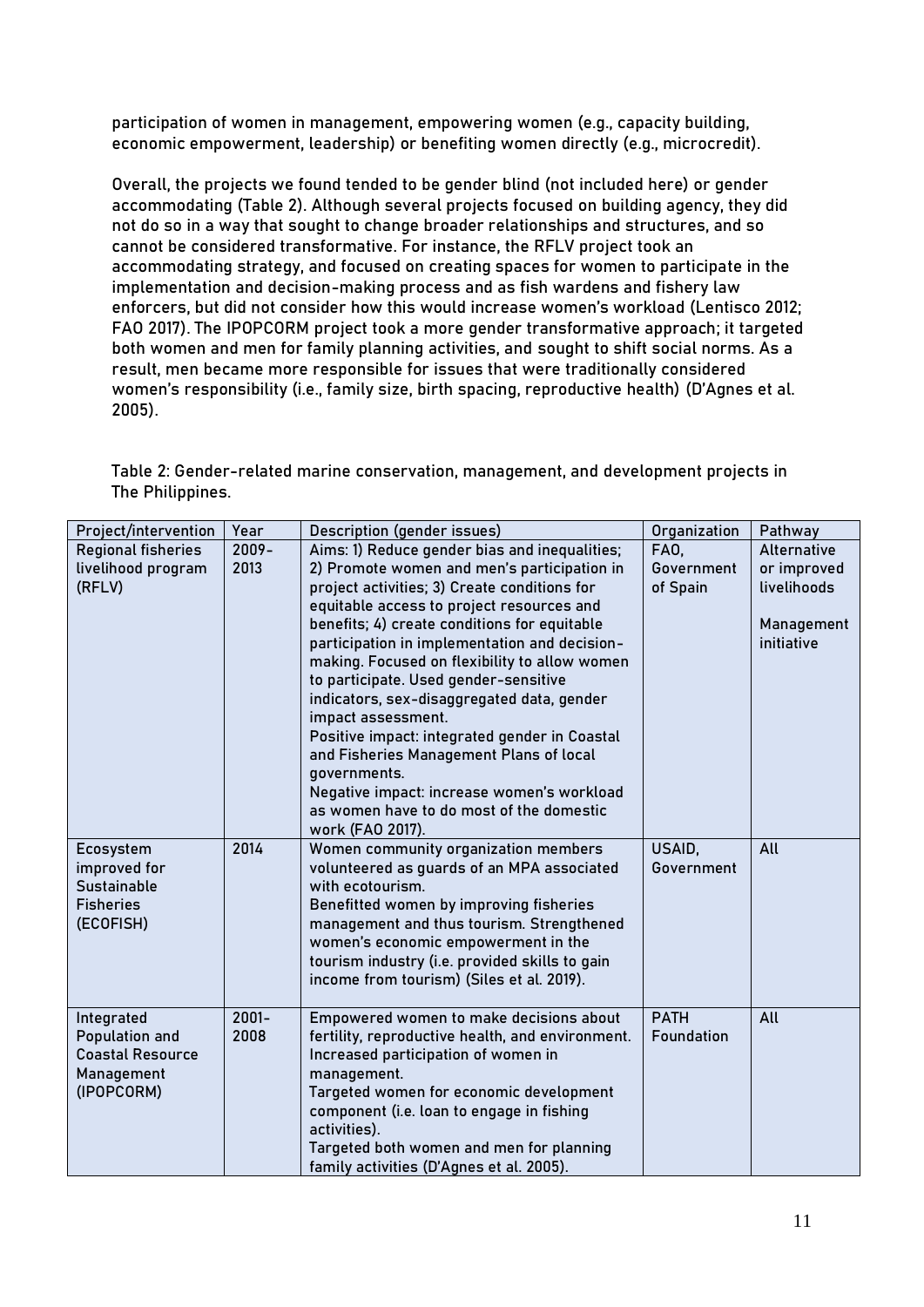| <b>CTI Women Leaders</b><br>Forum (WLF)                                  | 2017                | Platform to build the capacity of the women<br>from the Coral Triangle region to take<br>leadership roles in sustaining the biodiversity<br>and natural resources.<br>Incorporated training and mentorship program<br>to create a knowledge-sharing platform<br>between senior women leaders and younger<br>women with the goal of empowering a future<br>generation of female conservation leaders.<br>Developed a draft of a Gender Equality and<br>social inclusion (GESI) policy to ensure gender<br>equity in CTI-CFF (Coral Triangle Initiative<br>$2021$ ).                                                                                                                                                                                                                                                                                                                                                                                                                   | <b>The Coral</b><br>Triangle<br>Initiative for<br>Coral Reefs,<br><b>Fisheries</b><br>and Food<br>Security<br>(CTI-CFF) | Conservation<br>initiative<br><b>Building</b><br>adaptive<br>capacity                                            |
|--------------------------------------------------------------------------|---------------------|--------------------------------------------------------------------------------------------------------------------------------------------------------------------------------------------------------------------------------------------------------------------------------------------------------------------------------------------------------------------------------------------------------------------------------------------------------------------------------------------------------------------------------------------------------------------------------------------------------------------------------------------------------------------------------------------------------------------------------------------------------------------------------------------------------------------------------------------------------------------------------------------------------------------------------------------------------------------------------------|-------------------------------------------------------------------------------------------------------------------------|------------------------------------------------------------------------------------------------------------------|
| <b>Fisheries, Coastal</b><br>Resources, and<br>Livelihood<br>(FishCORAL) | $2016 -$<br>onwards | Integrated fisheries and coastal management<br>project. Aimed to increase livelihoods incomes<br>through livelihood diversification and<br>sustainable management strategies. Included<br>gender-responsive recruitment, gender-<br>disaggregated baseline study, gender-<br>sensitive participation, gender capacity<br>building, pro-poor and women-friendly income<br>diversification interventions, membership<br>quotas for women in community-based<br>institutions. Promoted political, economic,<br>physical (improved health), and socio-cultural<br>empowerment (i.e., recognition of women's<br>work in fisheries and coastal clean-ups,<br>recognition of women's management skills<br>and knowledge) of women. Some evidence of<br>shifts in men's attitudes towards women (e.g.<br>men were more open to female membership<br>in associations, men and women are saving<br>earning) (United Nations Environmental<br>Programme and Gender and Water Alliance<br>2019). | <b>Bureau of</b><br><b>Fisheries</b><br>and Aquatic<br>Resources.<br>Fund for<br>Agricultural<br>Development            | Alternative<br>or improved<br>livelihoods<br>Management<br>initiative<br><b>Building</b><br>adaptive<br>capacity |
| Microfinance<br>intervention                                             | $1990 -$<br>1994    | Women received microcredit to support<br>fishery-related enterprises and improve their<br>income.<br>Improved women's status, increased income<br>(invested in schools fess and business<br>reinvestment), increased self-confidence,<br>control over family decisions, and access to<br>community governance spaces (Tietze &<br>Villareal 2003).                                                                                                                                                                                                                                                                                                                                                                                                                                                                                                                                                                                                                                   | FAO, United<br><b>Nations</b><br>Population<br>Fund<br>(UNDPA)                                                          | Alternative<br>or improved<br>livelihood<br><b>Building</b><br>adaptive<br>capacity                              |

# **Fiji and the Solomon Islands**<sup>2</sup>

At a national level, both Fiji and the Solomon Islands have taken steps towards integrating gender equality (Matthews et al. 2012; Weeratunge et al. 2012; Kruijssen et al. 2013; Solomon Islands Government 2016; Boso et al. 2018; The Pacific Community 2019). For example, Fiji has a national gender policy that sets targets for social justice and gender equity

<sup>&</sup>lt;sup>2</sup> We choose to summarize the literature on gender in Fiji and the Solomon Islands together, to reflect commonalities and patterns in the literature. We note when we refer specifically to either country.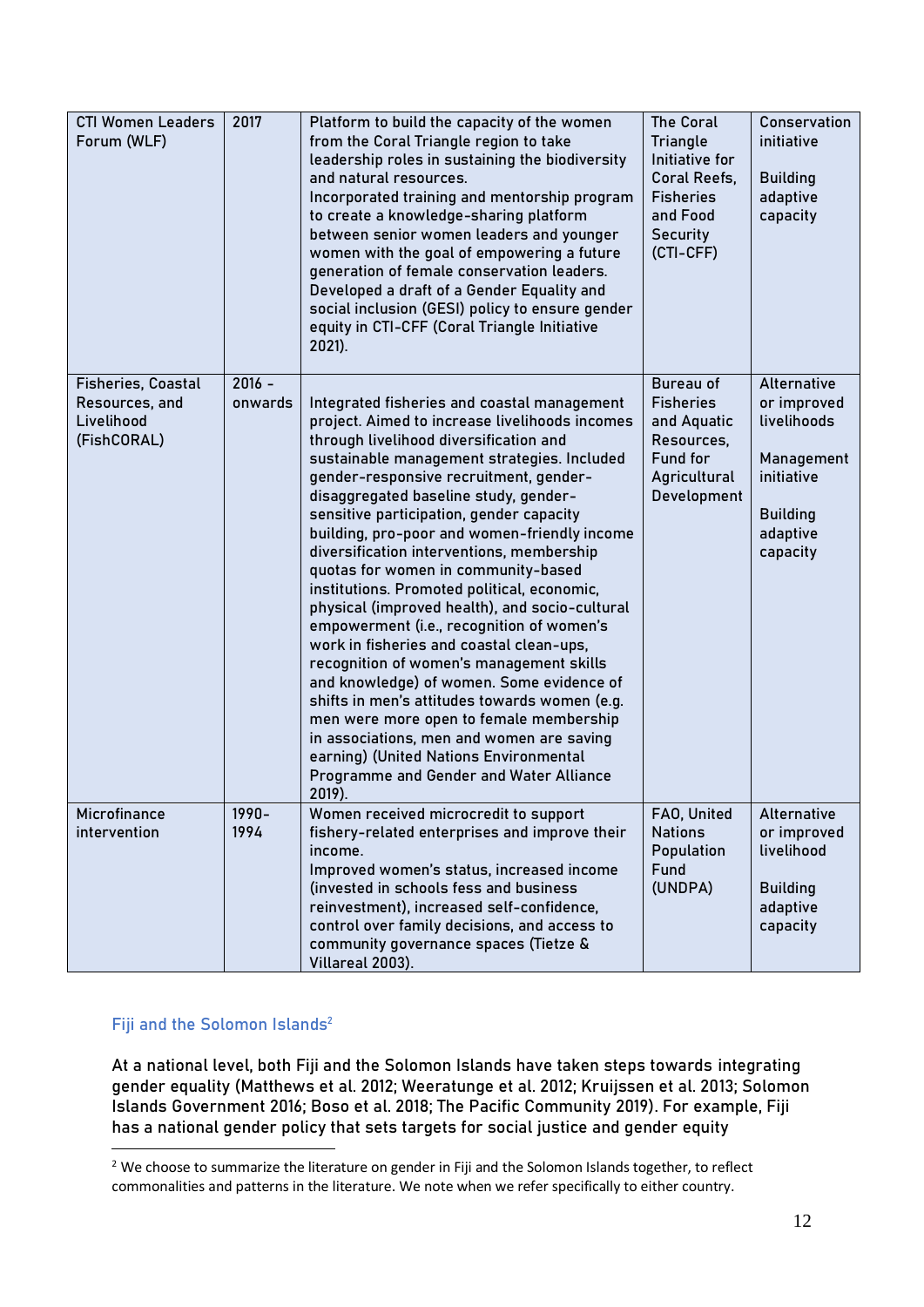(Government of Fiji 2014). Gender is also increasingly integrated into small-scale fisheries policies in regional agencies, national governments, and NGOs across the Pacific (Harper & Kleiber 2019; Mangubhai & Lawless 2021). For example, the Pacific Handbook for gender equity and social inclusion in coastal fisheries and aquaculture (Barclay et al. 2021) aims to assist managers and practitioners to include gender in their approaches. However, both Fiji and the Solomon Islands face a lack of financial resources, technical capacity within national departments (e.g., at a ministry level in The Solomon Islands, Boso et al. 2018), accountability mechanisms, and support systems to promote gender equality (Lawless et al. 2021). At a local level, both the Solomon Islands and Fiji struggle to provide a safe environment for women, and equal access to economic opportunities (Yadao-Evans & Kauhiona 2019). Gender-based violence is a widespread and ongoing problem (Krushelnytska 2015; Ming et al. 2016).

Gender norms and roles shape women and men's participation and visibility in small-scale fisheries, in ways that hinder gender equality in Fiji and the Solomon Islands. Traditional gender roles still shape women and men's responsibilities, and constrain women's options. In Solomon Islands, *kastom* (or cultural belief systems) and gender norms and relations shape women and men to make claims over natural resources (Boso et al. 2018). Women tend to be responsible for household duties and childcare, and often engage in subsistence fisheries (i.e., reef gleaning, and nearshore fishing). Women are particularly active in postharvest, processing and small-scale trade (Weeratunge et al. 2012; Kruijssen et al. 2013), and may subsidize their husband's fishing activities (Harper et al. 2013). Women make up 25% of fishers (Harper et al. 2020), harvest half of the total catch (Harper et al. 2013), and provide food security (Rabbitt et al. 2019). Yet, women's work is often unpaid, and considered an extension of household duties, and a lack of gender-disaggregated data and gender-sensitive policies also contribute to women's roles being undervalued and overlooked (Harper et al. 2013; Krushelnytska 2015). In conjunction, women have less access to assets (e.g., fishing gear, technology, education) (Thomas et al. 2021) and benefit less from fishing activities, markets, and management and development projects (Mangubhai et al. 2018). For instance, women received 47% less income than men in the cucumber fishery in Fiji (Purcell et al. 2018), receive less support from governments and NGOs (Mangubhai et al. 2018), have less access to information, and receive less training than men do (Thomas et al. 2021). In addition, markets structures and access may prohibit women's engagement because markets can be overcrowded, unsanitary and unsafe, and transport difficult to get (Krushelnytska 2015).

Women tend to have less power than men at the community level (Kruijssen et al. 2013; Lawless et al. 2019; Waqairatu-Waqainabete et al. 2019). Customary power relations that favour men (Paul et al. 2010), mobility constraints (e.g. due to domestic work), concern for reputation (because of traditional norms, beliefs, and practices), and lack of appropriate participation spaces for women (Dyer 2018) contribute to the marginalization of women in decision-making. For example, in Fiji, women are often unable to fully participate in community planning and management workshops because they are in charge of cooking and catering for the meetings (Matthews et al. 2012). At the household level, who makes decisions varies and may be in partnership, but men tend to have the final say in joint decisions and are often considered the head of the household (Cohen et al. 2016).

Literature suggests that gender roles are shifting across the Pacific (Cohen et al. 2016; Locke et al. 2017; Barclay et al. 2018; Lawless et al. 2019; Rabbitt et al. 2019). For instance, women are increasingly engaged in activities that were traditionally done by men. In Fiji, i-Taukei women engage in a wider range of fishing activities, target a wider range of species (fish, invertebrates, and seaweed), fish in a wider range of habitats compared to the past,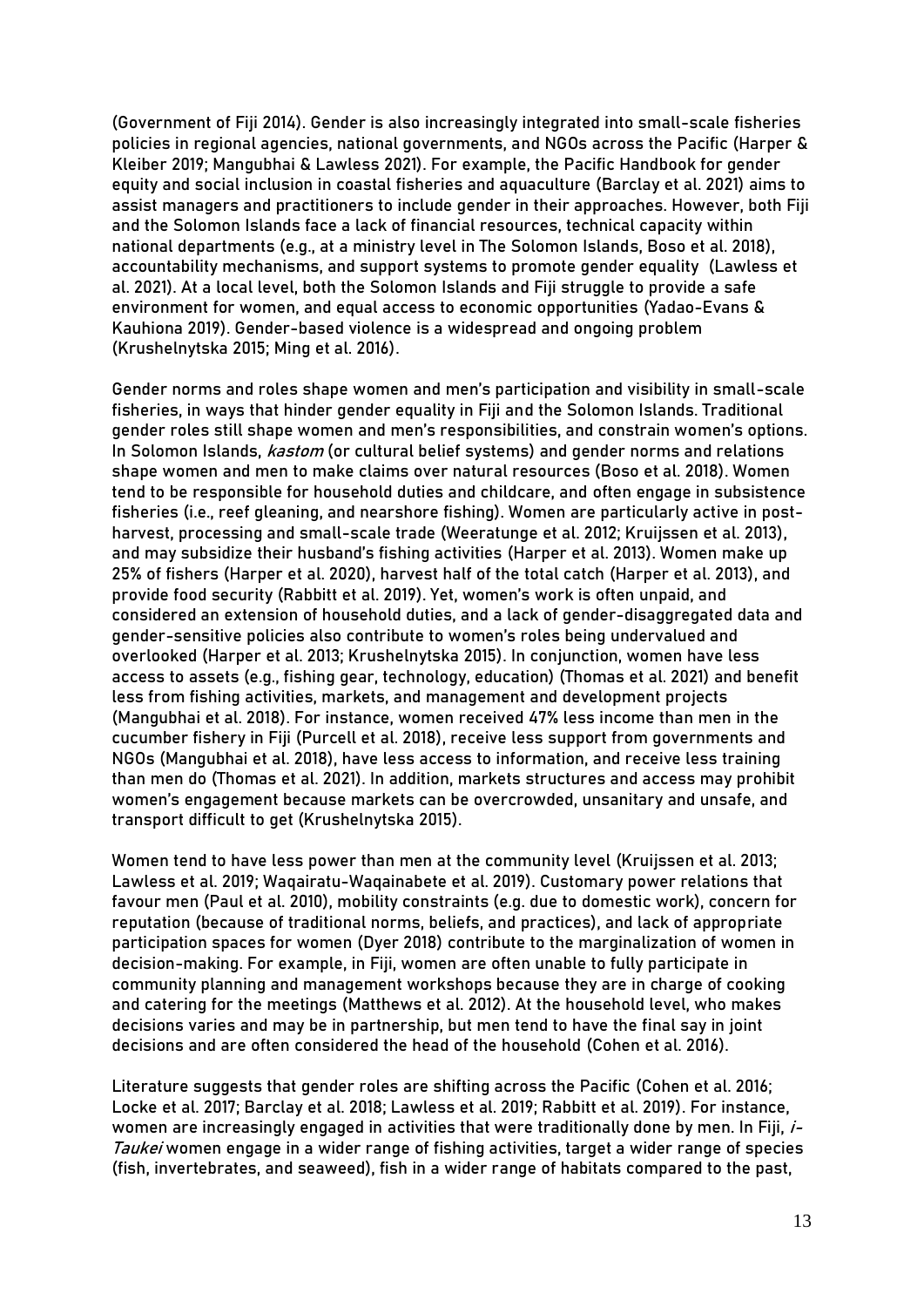and some women use motorboats, challenging cultural restrictions (Thomas et al. 2021). Literature suggests that this shift may be a result of higher pressure on resources, a monetized economy, increase women's access to education, changing aspirations, loss of social cohesion and custom, and a relaxation of social norms (Locke et al. 2017; Barclay et al. 2018; Lawless et al. 2019). Nonetheless, these shifts do not necessary indicate greater gender equality. For instance, in the Solomon Islands, livelihood flexibility is increasing for women and men, but women also continue to undertake household duties (including childcare) alongside new pursuits—for instance taking children with them to markets combine income-generating activities with domestic responsibilities (Ram-Bidesi 2015) increasing their workload and time demands (Cohen et al. 2016; Lawless et al. 2019).

# **Solomon Islands interventions**

Gender interventions in the Solomon Islands have focused on building agency and empowering women (Table 3). WorldFish and The Nature Conservancy (TNC) developed training workshops for women to promote women's participation in conservation and development (Hilly et al. 2012; Schwarz et al. 2014). For instance, TNC, in partnership with the Mothers Union (i.e., Anglican women's network) facilitated training workshops to promote women's participation in the Ridges to Reef conservation plan for Isabel Province. This increased women's confidence to speak up about issues that affect them and their families and women's empowerment in the conservation project (Schwarz et al. 2014). Other initiatives have sought to empower women through increased assets and skills. For instance, savings clubs have increased women's self-efficacy, social and economic security, voice in household and community decision-making, and "greater prosperity for women and their families" and have been seen to play an important role in building adaptive capacity (Cohen et al. 2016; Yadao-Evans & Kauhiona 2019). In addition, women have developed conservation-related income-generating activities (e.g. in Tetepare communities) that have increased their income and community stewardship (Yadao-Evans & Kauhiona 2019). Furthermore, Solomon Islands is one of the countries with better gender-inclusive resource management. WorldFish has been promoting gender transformative approaches since 2011 (Barclay et al. 2015). For instance, WorldFish promoted a Research in Development Approach (RinD) which included a transformative approach to gender (Table 1) (van der Ploeg et al. 2016).

| Project/Intervention                    | Year | <b>Description</b>                                                                                                                                                                                                                                                                               | Organization                                                                                                            | Pathway                                                               |
|-----------------------------------------|------|--------------------------------------------------------------------------------------------------------------------------------------------------------------------------------------------------------------------------------------------------------------------------------------------------|-------------------------------------------------------------------------------------------------------------------------|-----------------------------------------------------------------------|
| <b>CTI Women Leaders</b><br>Forum (WLF) | 2017 | Platform to build the capacity of the women<br>from the Coral Triangle region to take<br>leadership roles in sustaining the<br>biodiversity and natural resources<br>(https://www.coraltriangleinitiative.org/wlf)<br>[See table Philippines for more information].                              | <b>The Coral</b><br>Triangle<br>Initiative for<br>Coral Reefs,<br><b>Fisheries and</b><br>Food<br>Security<br>(CTI-CFF) | Conservation<br>initiative<br><b>Building</b><br>adaptive<br>capacity |
| Training-of-trainers<br>workshops       | 2008 | Aimed to engage women and men in<br>community-based resource management. A<br>group of women in the Mothers Union in Kia<br>were trained as community-based trainers<br>who communicated messages regarding<br>resource management to other women in<br>the community. Multiple communities were | <b>Mothers</b><br>Union and<br>WorldFish                                                                                | Management<br>initiative<br><b>Building</b><br>adaptive<br>capacity   |

Table 3: Gender-related marine conservation, management, and development projects in Solomon Islands.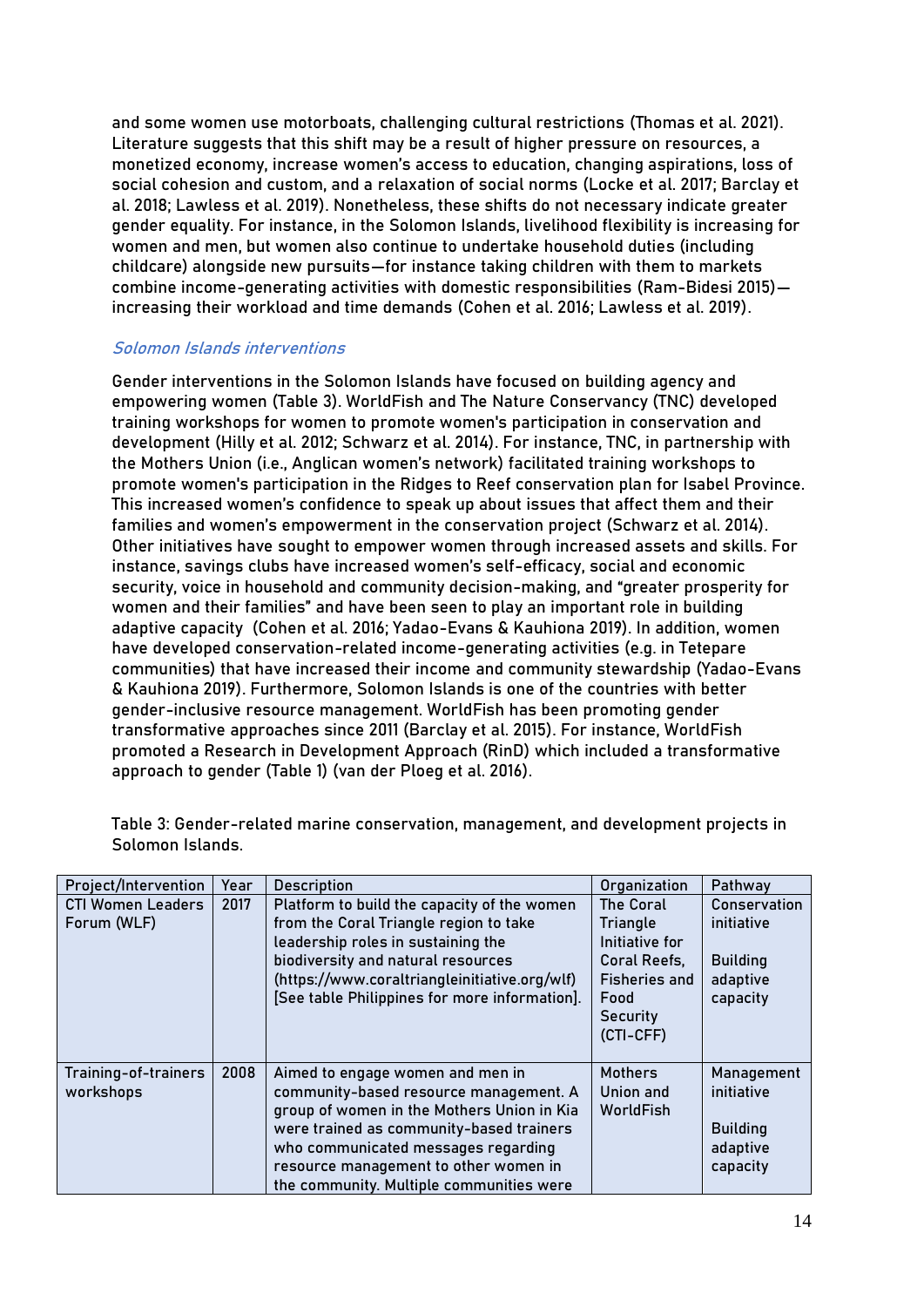|                                                                          |                  | benefited (Hilly et al. 2012; Schwarz et al.<br>$2014$ ).                                                                                                                                                                |                                                                |                                           |
|--------------------------------------------------------------------------|------------------|--------------------------------------------------------------------------------------------------------------------------------------------------------------------------------------------------------------------------|----------------------------------------------------------------|-------------------------------------------|
| <b>Ridges to Reef</b><br><b>Planning Train the</b><br>trainer's workshop | 2012             | Isabel Province. A group of participants<br>obtained skills to raise awareness about the<br>Ridges to Reef Planning. Men and women                                                                                       | <b>Mothers</b><br><b>Union and</b><br><b>The Nature</b>        | Conservation<br>initiative                |
|                                                                          |                  | became facilitators and communicated the<br>message across the Isabel Province.<br>Outcome: many communities were                                                                                                        | Conservancy<br>(TNC),<br>WorldFish                             | <b>Building</b><br>adaptive<br>capacity   |
|                                                                          |                  | interested in developing management plans<br>in their areas, and TNC with Mothers Union                                                                                                                                  |                                                                |                                           |
|                                                                          |                  | began to assist communities in developing<br>plans for protected areas (Schwarz et al.<br>2014).                                                                                                                         |                                                                |                                           |
| <b>Savings Clubs</b>                                                     |                  | Savings Clubs have existed for more than a<br>decade in the Pacific (Pacific Handbook<br>2018). Aim: promote women's economic                                                                                            |                                                                | <b>Building</b><br>adaptive<br>capacity   |
|                                                                          |                  | empowerment (e.g., providing opportunities<br>to invest and save money, financial skills),<br>leadership, and confidence, and standing                                                                                   |                                                                | Alternative<br>or improved                |
|                                                                          |                  | (Pacific Handbook 2018). Savings clubs have<br>also promoted income-generating activities<br>associated with conservation, marine                                                                                        |                                                                | livelihood.                               |
|                                                                          |                  | resource management awareness and have<br>motivated other communities to engage in<br>conservation (e.g. Mothers Union) (Yadao-<br>Evans & Kauhiona 2019).                                                               |                                                                | Conservation<br>initiative                |
| Research in<br>Development<br>Approach (RinD)                            | $2011 -$<br>2015 | Research approach. Community life<br>competence process training with<br>community leaders, which was focused on                                                                                                         | WorldFish                                                      | <b>Building</b><br>adaptive<br>capacity   |
|                                                                          |                  | reflective processes. Results: community<br>leaders realized that it was important to<br>engage all women, men, and youth of all<br>communities affected by the design of a<br>locally managed area, to promote people's |                                                                | Management<br>initiative                  |
|                                                                          |                  | respect for decisions and promote more<br>inclusive participation (van der Ploeg et al.<br>2016).                                                                                                                        |                                                                |                                           |
| Fish aggregating<br>device (FADs)                                        | 2018             | Economic development project. Alternative<br>fishing area to reduce fishing pressure from<br>the reef. Women and men were happy about                                                                                    | WorldFish,<br>Ministry of<br><b>Fisheries and</b>              | Management<br>initiative                  |
|                                                                          |                  | the FADs (e.g. increased household income).<br>However, women's participation in the<br>project was low, exacerbated traditional                                                                                         | Marine<br><b>Resources</b>                                     | Alternative<br>or improved<br>livelihood  |
|                                                                          |                  | gender roles, increased women's' domestic<br>work, women's community responsibilities<br>(because men were absent). Changing                                                                                             |                                                                | <b>Building</b><br>adaptive               |
|                                                                          |                  | power relations between men are women<br>was difficult because gender roles were<br>very powerful in the To'abaita society (men<br>fish and women do the marketing and the                                               |                                                                | capacity                                  |
|                                                                          |                  | gardening) (Labuinao 2019).                                                                                                                                                                                              |                                                                |                                           |
| <b>Markets for Change</b>                                                | 2013             | Project to make markets safer, inclusive,<br>and non-discriminatory and promote gender<br>equality and empowerment. Aim: increase<br>women representation in marketplace<br>governance, improve socio-economic           | UN Women,<br>UNDP,<br>Solomon<br><b>Islands</b><br>Government, | Alternative<br>or improved<br>livelihoods |
|                                                                          |                  | security of women, promote gender-                                                                                                                                                                                       |                                                                |                                           |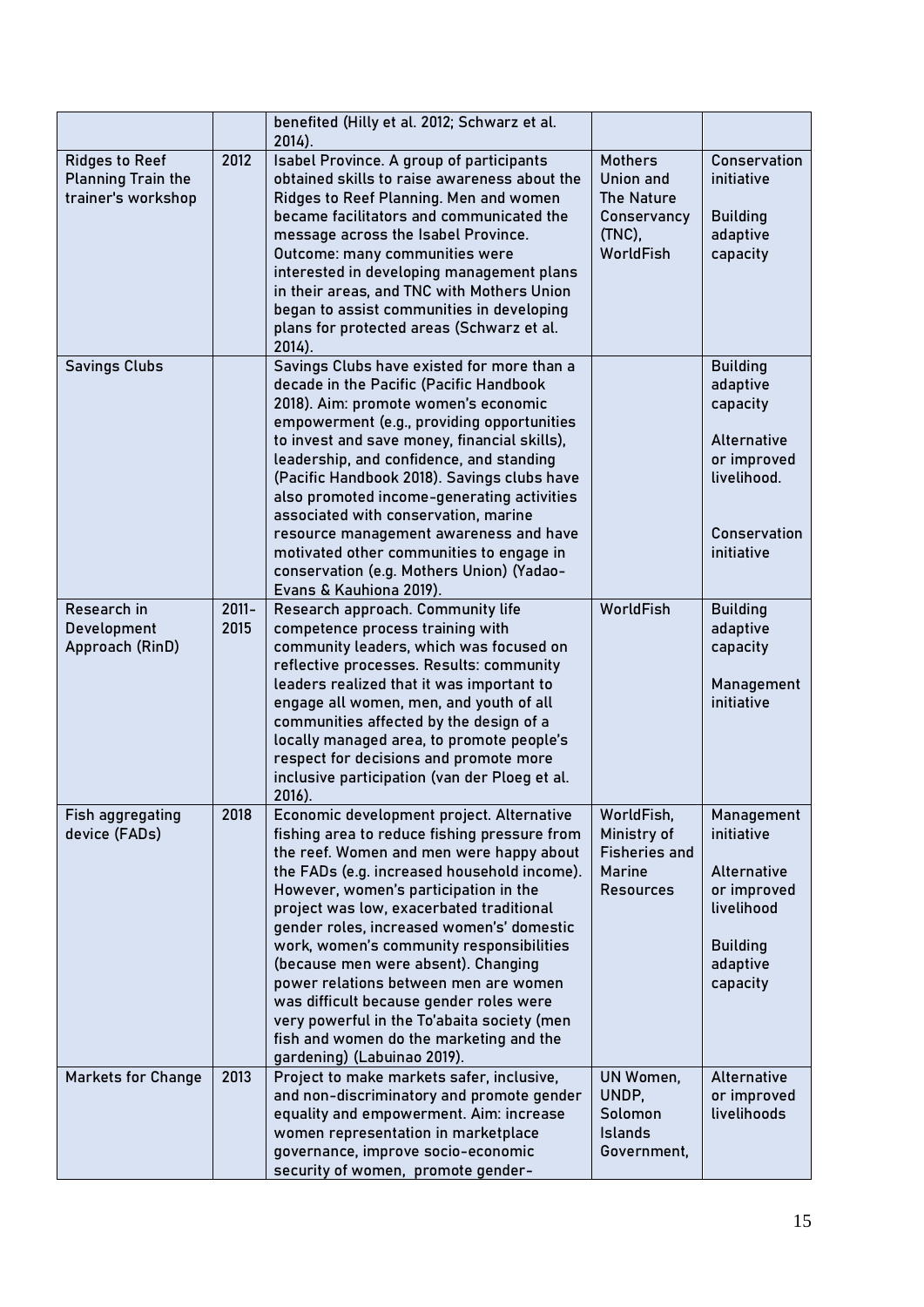| responsive, effective, and accountable local<br>government and market management,<br>improve physical infrastructures and | Australian<br>Government | <b>Building</b><br>adaptive<br>capacity |
|---------------------------------------------------------------------------------------------------------------------------|--------------------------|-----------------------------------------|
| operating systems (UN Women 2014).                                                                                        |                          |                                         |

# **Fiji interventions**

In Fiji, several interventions have had gender-related aims (Table 4). Most projects or approaches have focused on promoting women's economic empowerment through the promotion of alternative livelihoods (e.g. pearl industry, coconut oil, honey and kuta mats), increased access to financial resources (through Saving's clubs and microfinance projects), and increased access to markets (i.e. Markets for change). Some projects were associated directly with management or conservation. Conservation NGOs, including the Wildlife Conservation Society (WCS), and the World Wildlife Fund (WWF) promoted alternative livelihoods for women to reduce pressure on marine ecosystems, such as coral reefs or mangroves (Vunisea 2014; WCS 2014, 2015). Other projects engaged women to promote equitable gender representation in a community-based monitoring program, and promote compliance (Lalavanua et al. 2018). Most of the interventions focused on building agency (e.g. financial skills, creation of microenterprises, leadership, handicraft skills) and few promoted change in social norms or social relationships (e.g. Southgate et al. 2019; Waqairatu-Waqainabete et al. 2019). On the other hand, Markets for Change project aims to promote equitable representation of marketplace groups (including women) and accountable governance and management (UN Women 2014), which suggest that it has the potential to change relations (e.g. women have more power to influence decisions) and transform market structures. In addition, two transformative approaches aiming to change the attitudes and behaviors of men towards women have been reported in the literature (Mangubhai & Lawless 2021). One "promoted men to recognize the importance of women's role as a resource steward and become champions for inclusion of women" in decisionmaking at the community level. The other project "worked with men to address genderbased violence in the Fijian capital of Suva."

| Project/Intervention                                                       | Year  | <b>Description</b>                                                                                                                                                                                                                                                                                                                                                                         | Organization                                                     | Pathway                                                                              |
|----------------------------------------------------------------------------|-------|--------------------------------------------------------------------------------------------------------------------------------------------------------------------------------------------------------------------------------------------------------------------------------------------------------------------------------------------------------------------------------------------|------------------------------------------------------------------|--------------------------------------------------------------------------------------|
| Women in fisheries<br>network- Fiji (WiFN-<br>Fiji)                        | 2016  | Aim: to facilitate networks, build<br>partnerships, build capacity and provide<br>training to women to promote their<br>engagement in the fisheries sector.<br>Involves women working in different<br>fisheries sectors (Leweniqila 2017).                                                                                                                                                 | Women in<br><b>fisheries</b><br>network-<br>Fiji (WiFN-<br>Fiji) | <b>Building</b><br>adaptive<br>capacity                                              |
| <b>Empowering women</b><br>through Pearl-<br>industry based<br>livelihoods | 2015? | Development of alternative livelihoods<br>(pearl shell supply and handicraft).<br>Women and youth groups were targeted.<br>Project provided training for women and<br>aimed to promote the creation of<br>microenterprises. It is unknown how<br>subsistence activities, gender norms will<br>interact with this project (Southgate et<br>al. 2019; Wagairatu-Wagainabete et al.<br>2019). |                                                                  | Alternative or<br>improved<br>livelihoods<br><b>Building</b><br>adaptive<br>capacity |
| Markets for Change.                                                        | 2013  | Project to make markets safer, inclusive,<br>and non-discriminatory and promote<br>gender equality and empowerment. Aim:                                                                                                                                                                                                                                                                   | UN Women,<br>UNDP, Fiji<br>Government,                           | Alternative or<br>improved<br>livelihoods                                            |

Table 4: Gender-related marine conservation, management, and development projects in Fiji.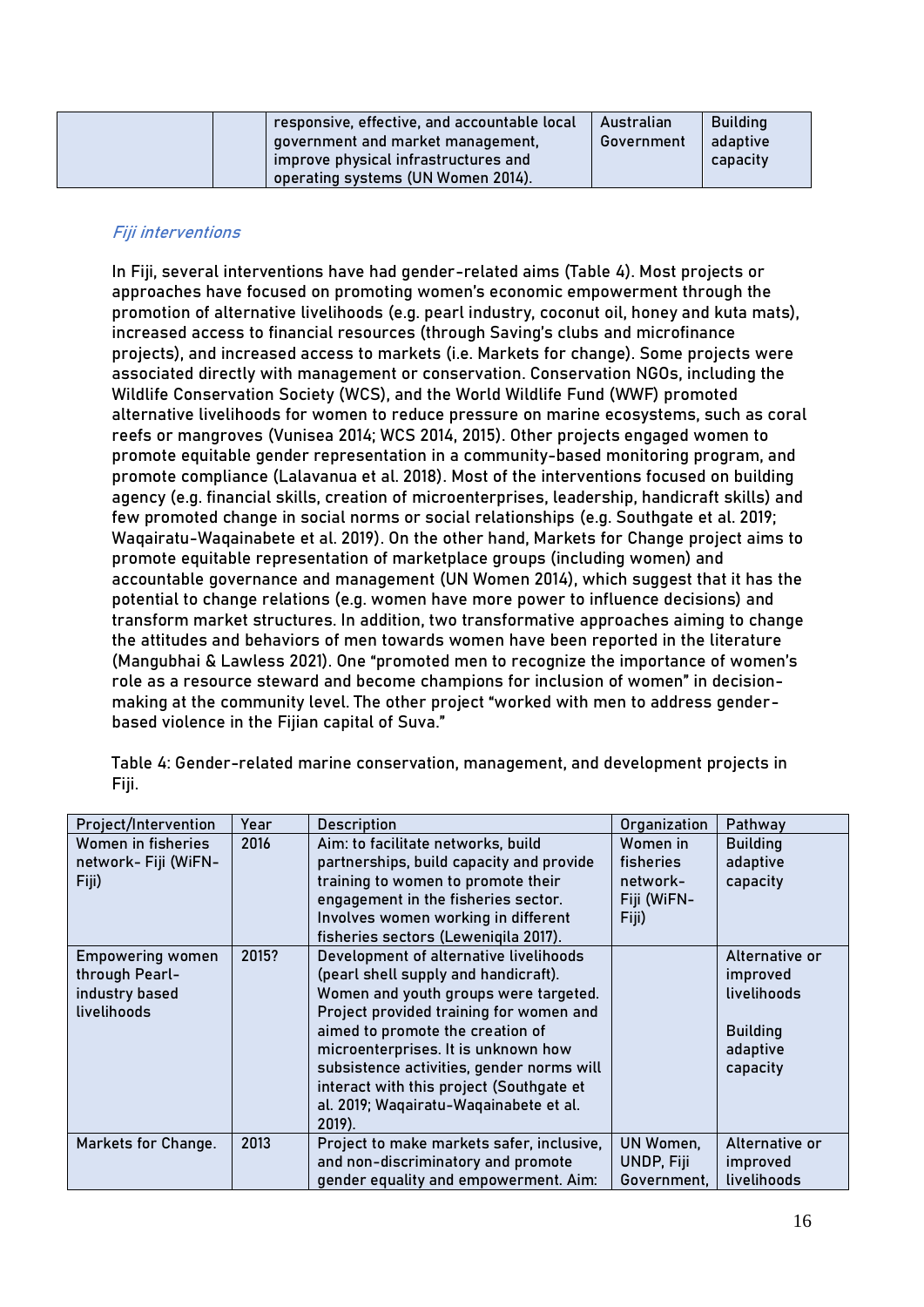|                                                            |           | increase women representation in<br>marketplace governance, improve socio-<br>economic security of women, promote<br>gender-responsive, effective, and<br>accountable local government and<br>market management, improve physical<br>infrastructures and operating systems<br>(UN Women 2014).                                                     | the<br>Australian<br>government,                             | <b>Building</b><br>adaptive<br>capacity                                              |
|------------------------------------------------------------|-----------|----------------------------------------------------------------------------------------------------------------------------------------------------------------------------------------------------------------------------------------------------------------------------------------------------------------------------------------------------|--------------------------------------------------------------|--------------------------------------------------------------------------------------|
| Microfinance project                                       |           | Increase women's access to finance and<br>promote women's economic<br>empowerment. Literature suggests that<br>these projects were not very successful<br>due to a lack of capacity to write<br>proposals, lack of knowledge on project<br>implementation, monitoring, evaluation,<br>and report (Vunisea 2014).                                   | Government,<br>city councils                                 | Alternative or<br>improved<br>livelihoods<br><b>Building</b><br>adaptive<br>capacity |
| Community-based<br>monitoring program                      | 2017      | Aimed to monitor fish catches with an<br>app in 24 communities in Fiji.<br>Communities were encouraged to<br>nominate female collectors, and 13<br>women and 11 men were selected. The<br>inclusion of women increased the<br>visibility of gleaning as a fishing activity.<br>Women had access to training and<br>resources (Barclay et al. 2021) | <b>NA</b>                                                    | Management<br>initiative<br><b>Building</b><br>adaptive<br>capacity                  |
| <b>Fish Wardens</b>                                        | 2018      | Women were encouraged to apply to<br>become fish wardens to revitalize the<br>system to promote compliance with<br>fisheries regulations (Lalavanua et al.<br>2018).                                                                                                                                                                               |                                                              | Management<br>initiative<br><b>Building</b><br>adaptive<br>capacity                  |
| <b>Savings Clubs</b>                                       |           | Aims to promote women's economic<br>empowerment (e.g. providing<br>opportunities to invest and save money,<br>financial skills), leadership) and<br>improves women's confidence, capacity,<br>and standing (Barclay et al. 2021). See<br>Table 3 for further detail.                                                                               |                                                              | Alternative or<br>improved<br>livelihoods<br><b>Building</b><br>adaptive<br>capacity |
| Supporting<br>livelihoods and<br>income generation         | 2013      | Aims to diversify women's livelihoods<br>alternatives, focused on producing and<br>selling virgin coconut oil, honey, and<br>Kuta mats. Aimed to empower women,<br>increase their capacity (e.g., financial<br>skills, production) and income, and<br>benefit conservation (e.g. MPA) (WCS<br>2014, 2015).                                         | <b>WCS</b>                                                   | Alternative or<br>improved<br>livelihoods<br><b>Building</b><br>adaptive<br>capacity |
| Salt making,<br>ecotourism and<br>mangroves<br>protection. | <b>NA</b> | Engaged women in salt-making and<br>ecotourism as an alternative income<br>generation venture. Salt making,<br>protection of mangroves, and ecotourism<br>mostly involved women (Vunisea 2014).                                                                                                                                                    | <b>WWF</b>                                                   | Alternative or<br>improved<br>livelihoods<br>Conservation<br>initiative              |
| <b>Overcoming markets</b><br>access barriers               | <b>NA</b> | In Namuimada inRa, women collect<br>nama (seagrapes) from the reef, to sell<br>at Suva Market. Lack of access to<br>transport and long-time travels limits<br>their ability to access the market.                                                                                                                                                  | Locally-led<br>initiative by<br>women in<br>the<br>community | Alternative or<br>improved<br>livelihoods                                            |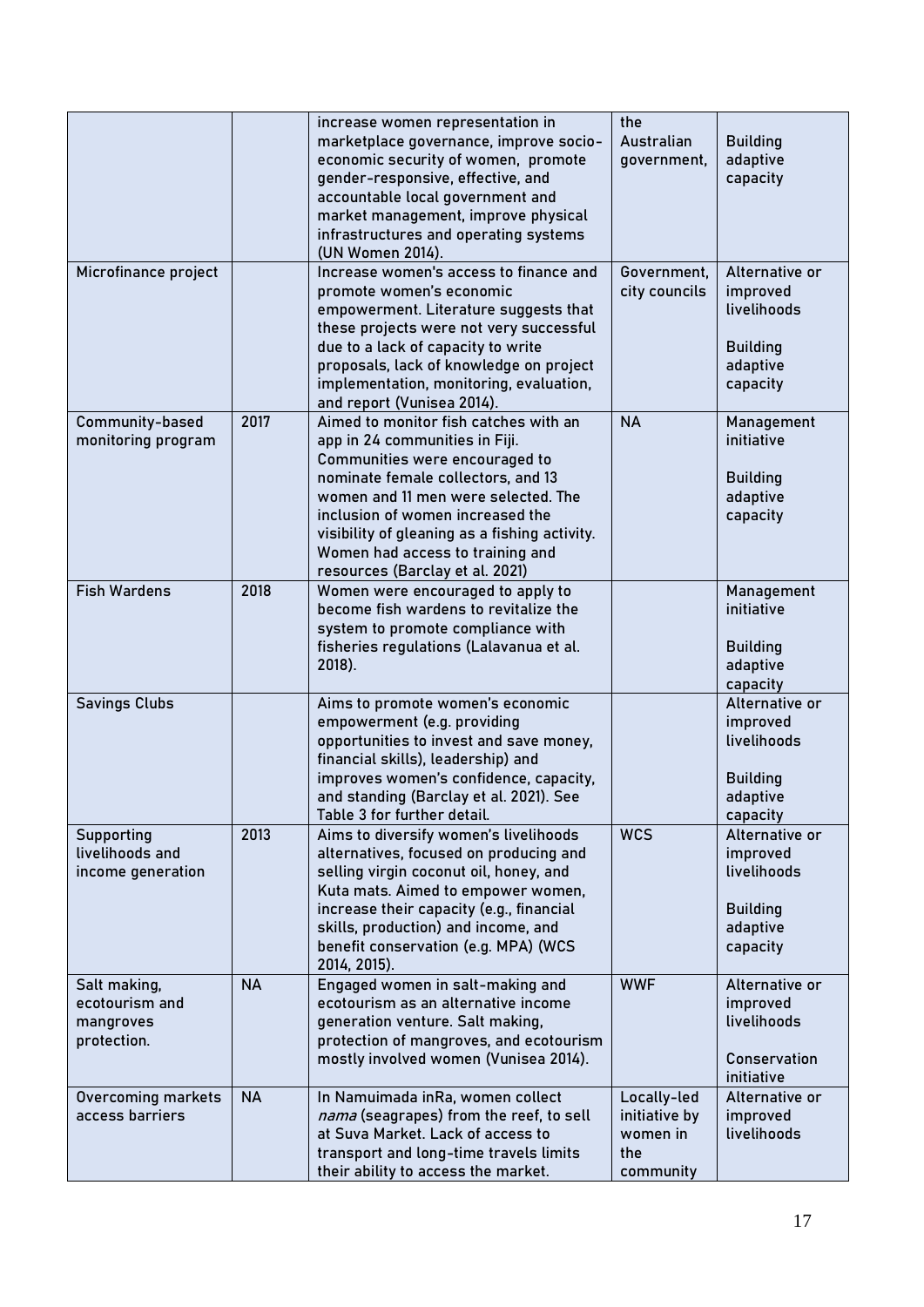|                                                                             |      | Women created an informal collective<br>with bus drivers and local middle-<br>sellers to overcome these barriers. The<br>bus driver transported the seagrapes to<br>the markets, and the middle-sellers<br>collected them. Payments were compiled<br>by the bus driver and delivered to<br>women in the village (Barclay et al.<br>$2021$ ).                                                                                                                                                                                                               |                                                | <b>Building</b><br>adaptive<br>capacity                             |
|-----------------------------------------------------------------------------|------|------------------------------------------------------------------------------------------------------------------------------------------------------------------------------------------------------------------------------------------------------------------------------------------------------------------------------------------------------------------------------------------------------------------------------------------------------------------------------------------------------------------------------------------------------------|------------------------------------------------|---------------------------------------------------------------------|
| <b>Empowering women</b><br>through photovoice<br>in the mud crab<br>fishery | 2016 | The Women in Fisheries Network-led<br>workshop using the photo-voice method.<br>Women acquired skills and capacities to<br>understand their role in the fisheries,<br>understand the policies, and discuss in<br>their communities. Helped women to<br>realize the importance of men's and<br>women's cooperation and became<br>agents of change. Women provided<br>recommendations for mud crab fishery<br>management, created awareness<br>campaigns, engage with authorities,<br>implemented a mangrove reforestation<br>program (Barclay et al. 2021). | Women in<br><b>Fisheries</b><br><b>Network</b> | Management<br>initiative<br><b>Building</b><br>adaptive<br>capacity |

### **Madagascar**

In Madagascar, although the constitution (Article 6) and human rights legislation uphold gender equality, policies still tend to be gender blind (Fisheries and Aquaculture No. 053) or gender accommodating (National Policy of Women Promotion) (Murunga 2021). In smallscale fisheries, gender inequalities are underpinned by social norms and traditional gender roles, which limit women's political and economic influence and access to opportunities and resources. There is a gendered division of labour in productive and caring roles. Women are expected to have many children, have limited education opportunities, often marry older men, and are expected to take care of the family. Violence towards women is an ongoing problem (Singleton et al. 2019). Women combine household duties with intertidal gleaning and nearshore net fishing for subsistence—targeting octopus, sea cucumber, small fish, shrimp, and shells—while men fish offshore—targeting octopus, sea cucumber, sharks, pelagic fish, rays, shrimp, crabs, and turtles— and dive in the intertidal during high tide or bad weather (Barnes & Rawlinson 2009; Gough et al. 2009). This gendered division of space and fisheries means that women and men hold different ecological knowledge (Langley 2006). In addition, women are often involved selling fish.

There are gendered barriers to accessing opportunities and resources. Women have less access to education, resources (e.g., land, livestock), property rights, economic activities and income (Singleton et al. 2019) and have less mobility. Women also tend to have less access to commercially valuable fisheries and assets (Hill and Vigneri, Doss, 1999 in Westerman & Benbow 2013), with some exceptions. For instance, in Velondriake, a traditional subsistence octopus fishery became economically important, and this promoted men's engagement in the fishery, but women still hold a dominant and socially accepted role (Westerman & Benbow 2013), although there is some evidence that men may be displacing women (Harper et al. 2013).

Literature suggests that women have been more negatively impacted by conservation than men. For instance, MPAs have displaced women from their fishing areas, and women have been forced to stop fishing or to fish illegally at night (Baker-Médard 2017). In addition,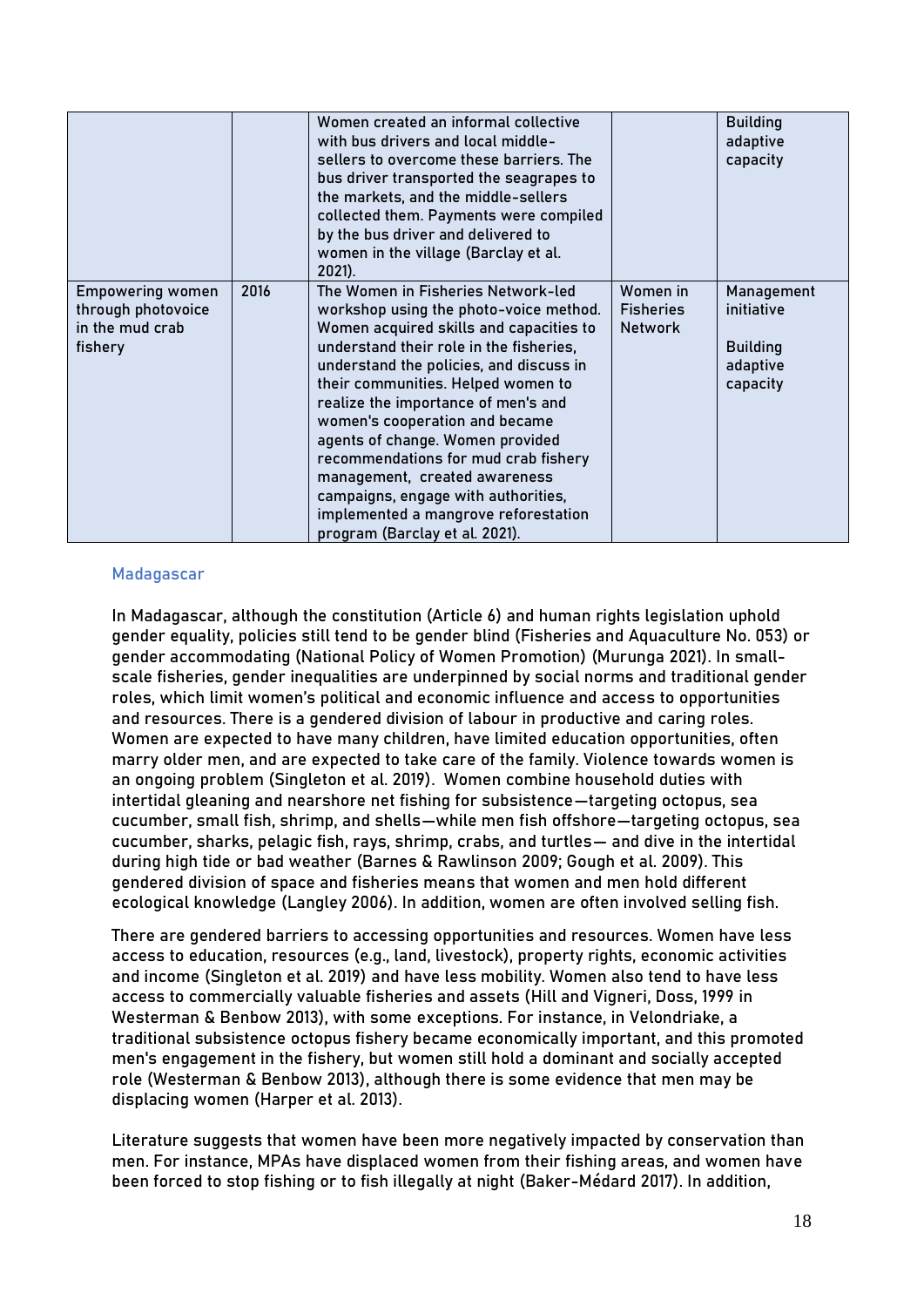conservation organizations have focused on reducing local drivers of resource degradation instead of distal drives (e.g., market forces), and have affected women's fishing activities (reef gleaning) more than men's (Baker-Médard 2017).

Overall, women have limited political and economic influence at the community and household level (Westerman & Benbow 2013; Baker-Médard 2017). At the household level, women have limited financial independence and a lack of power in family planning (Rakotomalala & Tovondrainy 2017). At the community level, social norms restrict the ability of women to participate in decision-making (Baker-Médard 2017). In Velondriake, women's involvement in managing closures of the octopus fishery is low, even though it is financially more important to women compared with men (Westerman & Benbow 2013). The management system reflects gender power relations and reinforces gender inequalities; spaces for decision-making are not adapted to women's needs, they experience a lack of political voice and require their husband's support, lack time to participate, are underrepresented (e.g. 16% of women in Velondriake association), and hold fewer leadership positions (Baker-Médard 2017; Singleton et al. 2019, Blue Ventures Institutional Information). Nonetheless, these barriers to participation are changing in some communities, such as Velondriake, where women and men recognize the need to increase women's participation in decision-making (Westerman & Benbow 2013).

# **Interventions**

We found a range of interventions in Madagascar, and many combined several impact pathways, such as conservation and enhancing adaptive capacity. For instance, a family planning project was nested within an environmental livelihoods program and MPAs (i.e. LMMAs). In addition, an alternative livelihoods initiative (seaweed farming), which aimed to provide education, training and opportunities for women to establish businesses and participate in decision-making (i.e., increased agency was pursued concurrently with a management policy (octopus fishing closure). Finally, the Fisher Women Leadership Programme (FWLP), promoted women's participation in management, by building networks and agency. However, some literature suggests these projects may inadvertently reinforce gender inequalities because they do not take a transformative approach across all three domains (e.g., seek to build agency without changing structures) (Westerman & Benbow 2013; Singleton et al. 2019).

Table 5: Gender-related marine conservation, management, and development projects in Madagascar.

| Project/Intervention | Years        | <b>Description</b>                             | Organization | Pathway         |
|----------------------|--------------|------------------------------------------------|--------------|-----------------|
| Family planning      | <b>Since</b> | Family planning services implemented           | <b>Blue</b>  | Conservation    |
| services             | 2007         | alongside environmental livelihood programs    | Ventures,    | initiative      |
|                      |              | in all LMMA and other sites in Madagascar      | <b>USAID</b> |                 |
|                      |              | (Harris et al. 2012).                          |              | Management      |
|                      |              | Benefits to women: more time to work, better   |              | initiative      |
|                      |              | mental and physical health, which contribute   |              |                 |
|                      |              | to their overall wellbeing and better economic |              | <b>Building</b> |
|                      |              | security (Singleton et al. 2019). However,     |              | adaptive        |
|                      |              | gender inequalities persist (e.g. women still  |              | capacity        |
|                      |              | earn less than men), and cultural and social   |              |                 |
|                      |              | norms still prevent women from participating   |              |                 |
|                      |              | in fisheries management (Singleton et al.      |              |                 |
|                      |              | 2019). Family planning services have provided  |              |                 |
|                      |              | benefits to women, but they have not built     |              |                 |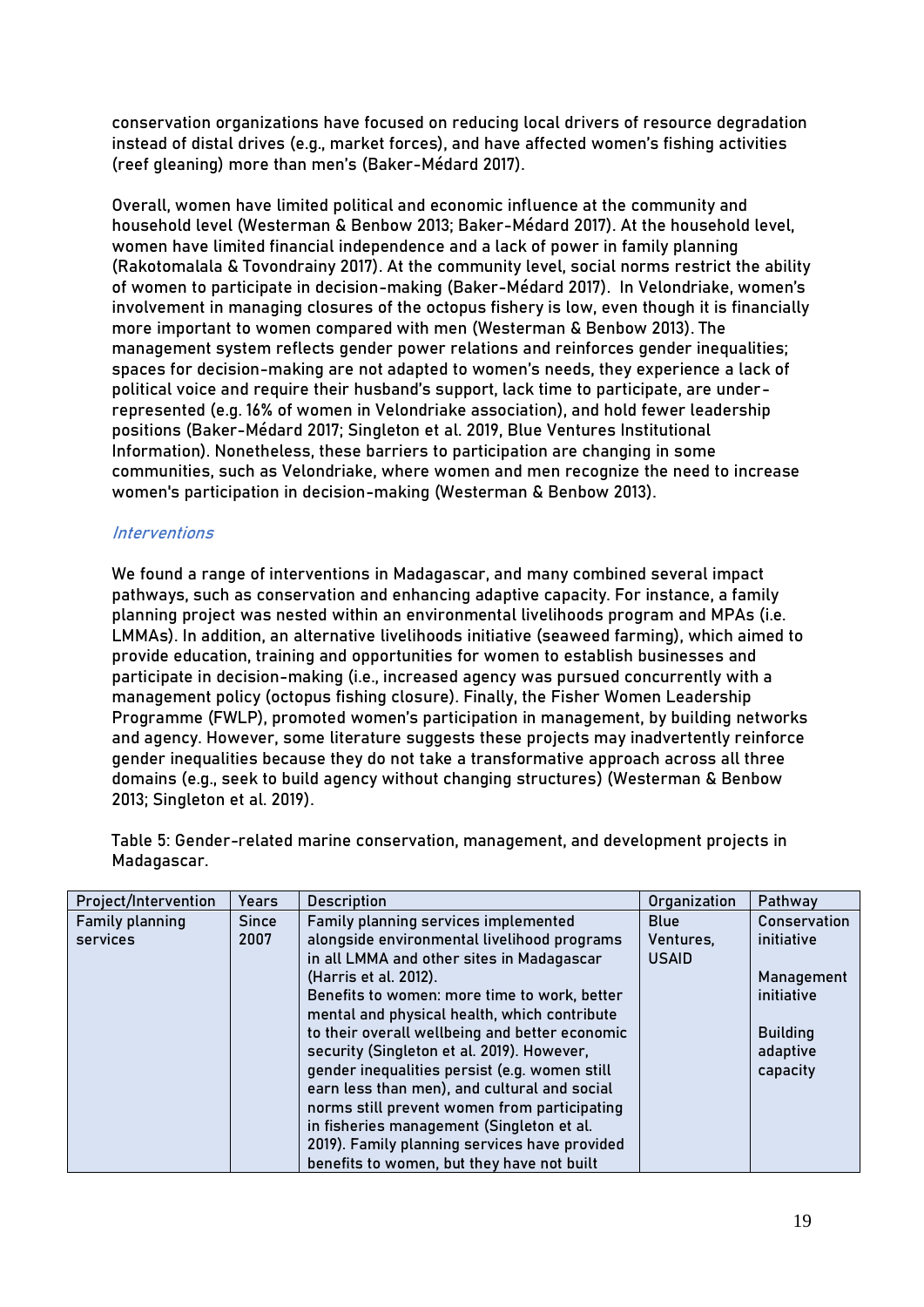|                                                   |      | agency, changed relations, or transformed<br>structures.                                                                                                                                                                                                                                                                                                                                                                                                                                                                                                                                                                                       |                                                                 |                                                                     |
|---------------------------------------------------|------|------------------------------------------------------------------------------------------------------------------------------------------------------------------------------------------------------------------------------------------------------------------------------------------------------------------------------------------------------------------------------------------------------------------------------------------------------------------------------------------------------------------------------------------------------------------------------------------------------------------------------------------------|-----------------------------------------------------------------|---------------------------------------------------------------------|
| Fisherwomen<br>Leadership<br>Programme (FWLP)     |      | The initiative aimed to increase the<br>participation of women in the management of<br>coastal resources at a community level (Blue<br>Ventures 2020).                                                                                                                                                                                                                                                                                                                                                                                                                                                                                         | <b>Blue</b><br><b>Ventures</b>                                  | <b>Building</b><br>adaptive<br>capacity                             |
| Octopus fishery<br>closure and<br>seaweed farming |      | Aimed to establish a temporary octopus<br>fishery closure (mostly targeted by women)<br>while promoting an alternative income<br>opportunity for women (seaweed farming).<br>Result: women increased their ability to<br>access markets (it became socially<br>acceptable), to manage resources sustainably,<br>to promote household wellbeing (e.g. nutrition,<br>children's education), to control their own<br>finances (e.g. able to invest), to engage with<br>private companies, to learn business skills<br>and to increase their participation in LMMA<br>decision-making (voice and leadership)<br>(Rakotomalala & Tovondrainy 2017). | WWF, with<br>the<br>collaboration<br>of Blue<br><b>Ventures</b> | All                                                                 |
| Oratsimba                                         | 2013 | Lobster Fishery. Aim: train women to become<br>marine ambassadors (build skills:<br>communication, management, facilitation).<br>Women train women in their respective<br>communities, provide a platform where<br>women can share their experiences with<br>other women, build skills, confidence and<br>knowledge to "address their male<br>counterparts at fisheries meetings" and<br>ultimately promote women participation<br>(empower) in fisheries management (SEED<br>2020).                                                                                                                                                           | <b>SEED</b>                                                     | <b>Building</b><br>adaptive<br>capacity<br>Management<br>initiative |

# **Tanzania**

Mainland Tanzania has moved toward policies that seek gender equality (e.g., National Strategy for Growth and Reduction of Poverty, National Strategy for Gender Development) (Murunga 2021). In 2015, the Tanzanian National Fishery Policy "acknowledge[d] the need for gender mainstreaming, the process of assessing the implications of policy or planned action to both men and women" (UN Women 2016 cited Bradford & Katikiro 2019, p.84). In addition, mainland Tanzania is one of few countries currently working to create a National Action Plan for implementing the SSF Guidelines, which include attention to gender equality (Bradford & Katikiro 2019). In Zanzibar, the Gender Policy "aims to protect women's rights, realize equality in opportunity and mainstream gender in national frameworks". In contrast, Zanzibar's fisheries policies (i.e., Zanzibar Fisheries Act and Zanzibar Draft Fisheries Policy) remain gender blind (Murunga 2021).

At a local level, cultural and social norms perpetuate gender inequalities in fishing communities. Social taboos limit women's access to fishing groups (e.g., women cannot be on or near water during menstruation or touch fishing traps during fabrication) (Shalli 2017; Bradford & Katikiro 2019). There is a gendered division of labour around productive and care work; women play an important role in the fishery sector, often collect invertebrates for household consumption and produce seaweed (e.g. Zanzibar) (Fröcklin et al. 2012; de la Torre-Castro et al. 2017). However, 'women are more valued by their reproductive work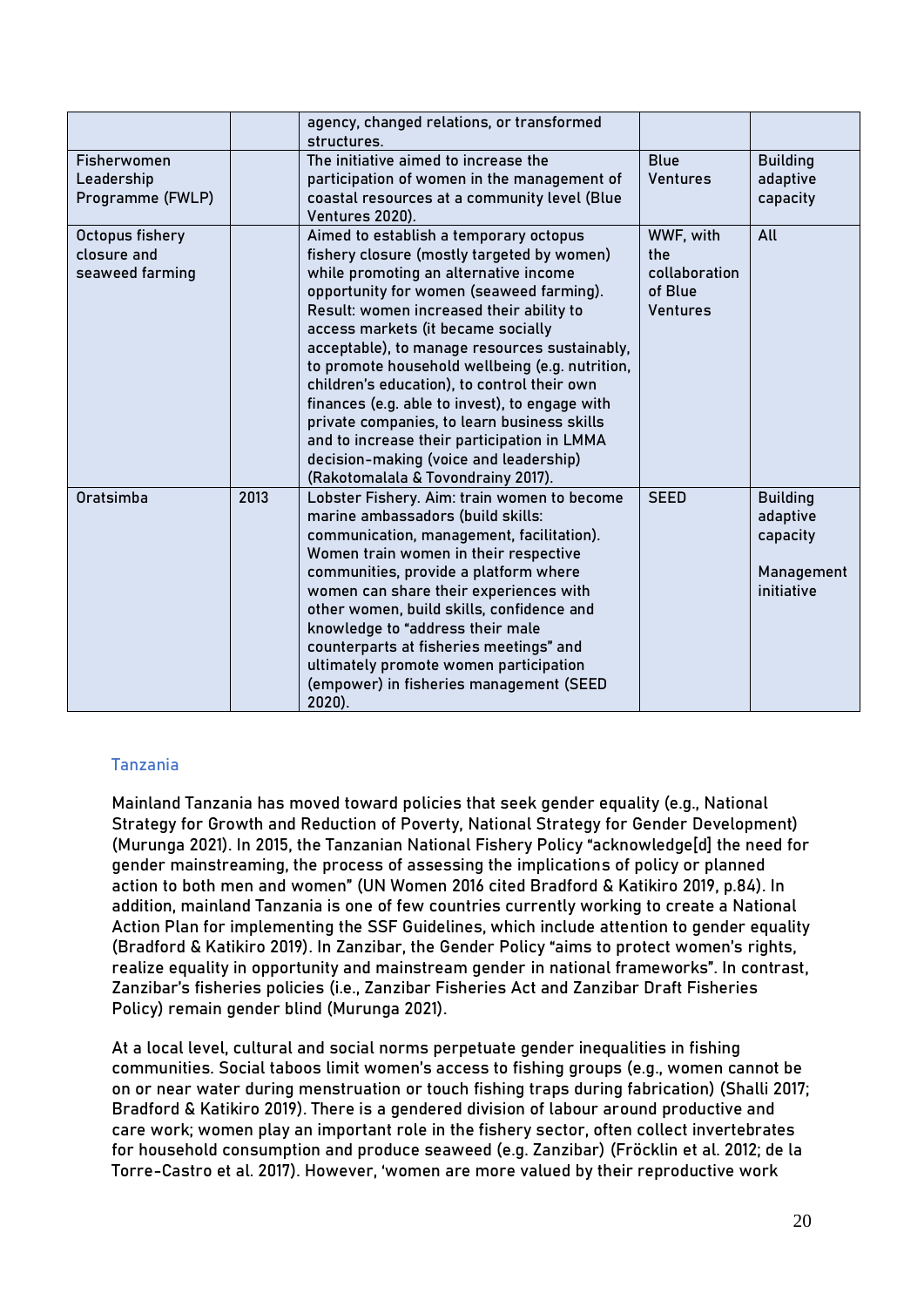than their productive work' (Bradford & Katikiro 2019, page 82), and the type of fishing that women do is not considered fishing (Porter et al. 2008).

Social norms around respectability limit women's access to certain industries such as tourism (Fröcklin et al. 2013). Access to certain markets is likewise limited. For example, there is a social norm that "respectable women" should not interact with men inside the main market (Fröcklin et al. 2013), and female fish traders tend not to trade with the tourism industry. In addition, there are constraints livelihood opportunities (e.g., diving with scuba gear on the reef (Lentisco & Lee 2015), assets, mobility, and thus fishing grounds. Lack of mobility has implications for women's adaptive capacity; they are less able to flexibly adapt to restrictions brought in by fisheries management (Fröcklin et al. 2013, 2014).

Finally, women are often excluded from formal fisheries management and tend not to be engaged in decision-making processes (Fröcklin et al. 2013). In addition, women's vulnerability to stressors on the intertidal zone where they fish (e.g. tourism, migration, coastal development) is not well understood (Lentisco & Lee 2015). There have also been cases where women have been displaced from fisheries as they become more profitable through connections to international markets (e.g., the octopus fishery, Porter et al. 2008).

### **Interventions**

In Tanzania, we found projects across all four pathways that promoted gender equality, and these included several conservation and management projects at national and local scales. Tanzania created a National Task Team to implement and raise awareness about the SFF guidelines (FAO 2020), recognize and document women's role in small-scale fisheries, and led to the formation of the Tanzanian Women Fish workers Association (TAWFA)—a women's organization for networking and support activities in small-scale fisheries. TAWFA now serves as a platform for sharing women's voices and exchanging information (FAO 2020). The Ministry of Livestock and Fisheries Development also has a Gender Desk to aid in coordinating women's activities and act as a link between TAWFA and the government.

At a local scale, there are examples of projects that sought to improve livelihoods and enhance adaptive capacity. Specifically, projects have aimed to empower women through education, the provision of alternative livelihoods or livelihood enhancement (i.e. seaweed farming, shell-handicrafts), and through local women's organizations and networks (TAWFA) (i.e. building agency). For instance, the Zanzibar Seaweed Cluster Initiative (ZaSCI)/ SeaPower (Brugere 2019; Ramirez et al. 2020) introduced tubular nets to women seaweed farmers to improve productivity and local ecosystem conditions. The Tanga programme (IUCN) began from a recognition that 'unequal power relations between men and women and between different socio-economic groups […] prevents equitable participation and access to resource' (Van Ingen et al. 2002), and as such, involved women and ensured there were adequate spaces and processes for their views to be heard (e.g., through women-only focus groups). The programme implemented participatory approaches, gender awareness-raising, and training at the government and community level and promoted equitable representation by men and women at all levels. The project explicitly aimed to shift gender power relations, through targeted discussions among women, and among women and men to diagnose and understand women's lack of participation, and as such, can be considered a transformative approach.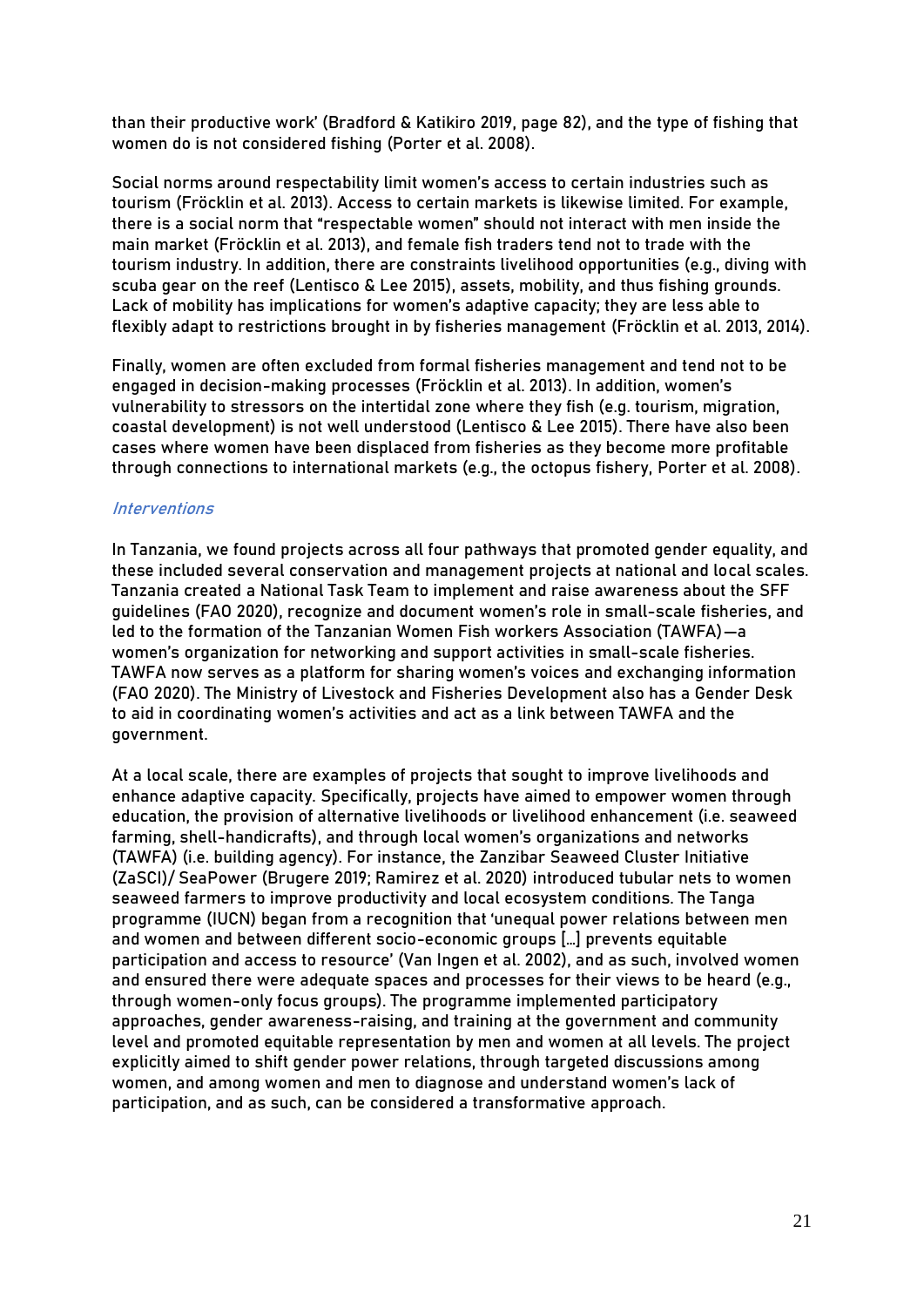Table 6: Gender-related marine conservation, management, and development projects in Tanzania.

| Project/Intervention        | Years     | <b>Description</b>                                         | Organization    | Pathway         |
|-----------------------------|-----------|------------------------------------------------------------|-----------------|-----------------|
| Implementation of           | 2017      | Two main objectives: i) to develop a                       | Government,     | Management      |
| the Voluntary               |           | National Plan of Action (NPOA) to                          | FA <sub>0</sub> | initiative      |
| Guidelines for              |           | implement the SSF Guidelines (NPOA-                        |                 |                 |
| <b>Securing Sustainable</b> |           | SSF Guidelines); ii) to form a women's                     |                 | <b>Building</b> |
| <b>Small-Scale</b>          |           | organization for networking in small-                      |                 | adaptive        |
| Fisheries in the            |           | scale fisheries and related support                        |                 | capacity        |
| <b>Context of Food</b>      |           | activities.                                                |                 |                 |
| <b>Security and Poverty</b> |           | <b>Created National Task Team to implement</b>             |                 |                 |
| <b>Eradication (SSF</b>     |           | the SFF guidelines in Tanzania and aimed                   |                 |                 |
| Guidelines) in              |           | to understand women's role in SFF and                      |                 |                 |
| <b>Mainland Tanzania</b>    |           | create awareness of SFF guidelines                         |                 |                 |
| (not in Zanzibar).          |           | within communities. TAWFA (Tanzanian                       |                 |                 |
|                             |           | Women Fish workers associations) in                        |                 |                 |
|                             |           | 2009 and was accepted in the                               |                 |                 |
|                             |           | <b>AWFISHNET (African Women Fish</b>                       |                 |                 |
|                             |           | Processors and Traders Network-                            |                 |                 |
|                             |           | platform where women's voices can be                       |                 |                 |
|                             |           | heard, and information exchanged).                         |                 |                 |
|                             |           | Project supported the implementation of                    |                 |                 |
|                             |           | the Gender Desk at the Ministry of                         |                 |                 |
|                             |           | Livestock and Fisheries Development,                       |                 |                 |
|                             |           | which coordinates women's activities and                   |                 |                 |
|                             |           | is a link between TAWFA and the                            |                 |                 |
|                             |           | government (FAO 2020).                                     |                 |                 |
| <b>Education project</b>    | <b>NA</b> | Project that targets girls who have less                   | <b>WWF</b>      | <b>Building</b> |
| (WWF)                       |           | access to a primary school than boys. For                  |                 | adaptive        |
|                             |           | instance, in Mafia Island Marine Park,                     |                 | capacity        |
|                             |           | WFF provided scholarships to girls at                      |                 |                 |
|                             |           | both primary and secondary levels (WWF                     |                 |                 |
|                             |           | $2007$ ).                                                  |                 |                 |
|                             |           |                                                            |                 |                 |
| <b>Tanga Coastal Zone</b>   | 1994      | Project aimed to improve the ability of                    | <b>IUCN</b>     | All             |
| <b>Conservation</b>         |           | local communities to use coastal                           |                 |                 |
| Development                 |           | resources (e.g., coral reef fisheries)                     |                 |                 |
| Programme (Tanga            |           | sustainably. Recognized different roles,                   |                 |                 |
| Programme).                 |           | responsibilities, priorities, and needs of                 |                 |                 |
|                             |           | men and women. Aimed to promote                            |                 |                 |
|                             |           | gender equity on resource access,                          |                 |                 |
|                             |           | participation in decision-making, and                      |                 |                 |
|                             |           | control over resources. Methods to                         |                 |                 |
|                             |           | improve gender equity: use participatory                   |                 |                 |
|                             |           | approaches in disaggregated groups,                        |                 |                 |
|                             |           | monitoring gender equity, making                           |                 |                 |
|                             |           | institutions responsible for gender equity,                |                 |                 |
|                             |           | create role models, awareness-raising,                     |                 |                 |
|                             |           | and training, and encourage equitable                      |                 |                 |
|                             |           | participation at all levels (Van Ingen et al.<br>$2002$ ). |                 |                 |
| Shell-handicraft            | 2006      | Introduced shell-handicraft as an                          | <b>USAID</b>    | Alternative     |
| project                     |           | alternative livelihood to low-paid                         |                 | or improved     |
|                             |           | seaweed farming and invertebrate                           |                 | livelihoods     |
|                             |           | harvesting activities and to promote                       |                 |                 |
|                             |           | sustainable management. Increased                          |                 |                 |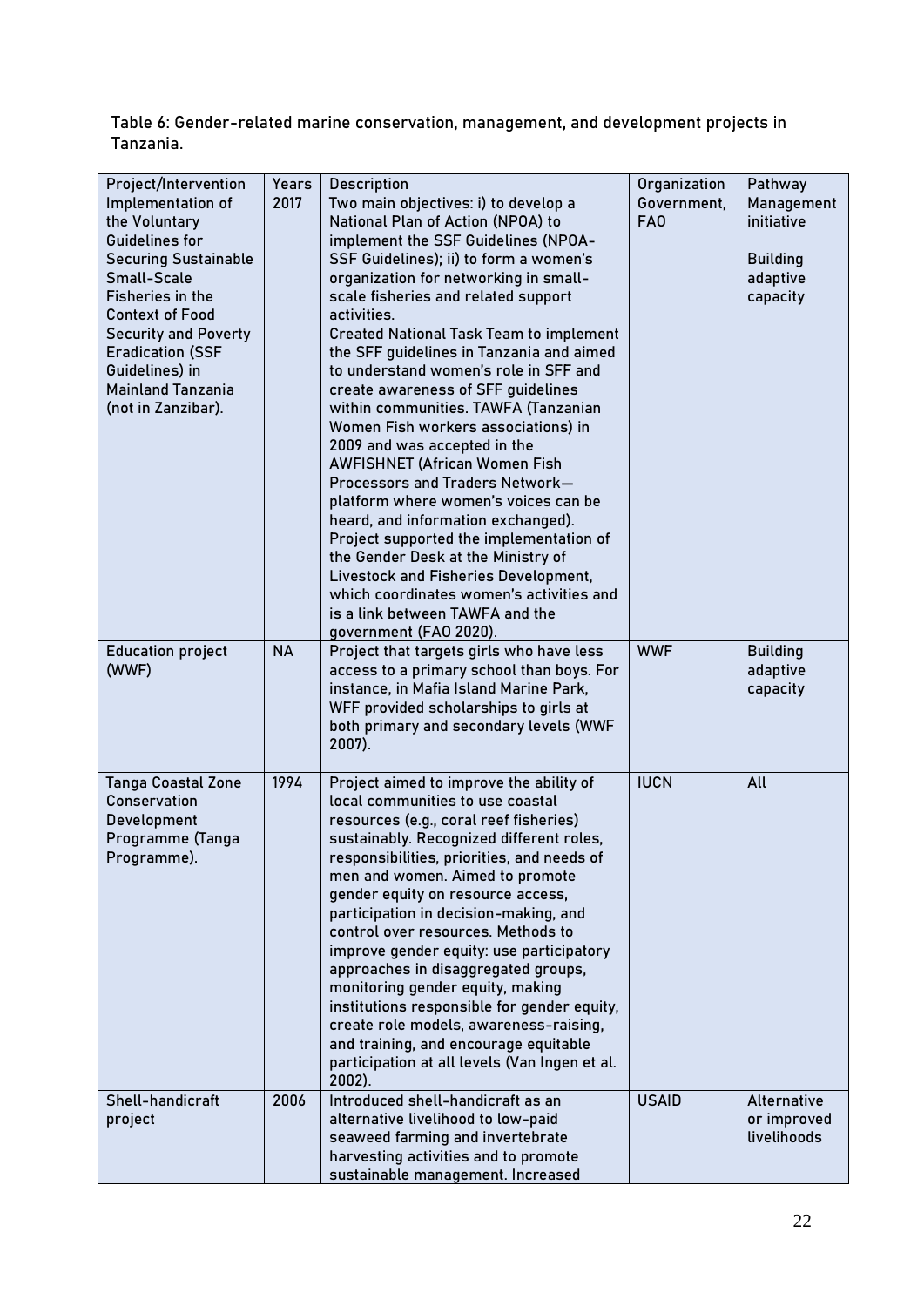|                                                   | women's access to physical, social<br>(organization), and human resources<br>(knowledge in marketing, leadership<br>entrepreneurship) resources, increase<br>self-confidence and decision-making<br>power (Fröcklin et al. 2018). |            | <b>Building</b><br>adaptive<br>capacity |
|---------------------------------------------------|-----------------------------------------------------------------------------------------------------------------------------------------------------------------------------------------------------------------------------------|------------|-----------------------------------------|
| Octopus fishery<br>closure and seaweed<br>farming | Seaweed farming was introduced as an<br>alternative livelihood to octopus fishing in<br>a village associated with Mafia Island<br>Marine Park, Women received economic<br>benefits (WWF 2007).                                    | <b>WWF</b> | All                                     |

# **4. TOWARD GENDER EQUALITY IN CORAL REEF LIVELIHOODS**

Overall, research examining gender in coral-reef dependent communities, and attention on gender and sex-disaggregated research is growing. However, key knowledge and practice gaps remain. Despite some work in the Pacific (i.e., Cohen et al. 2016), there appears to be little research on how restrictive gender norms inhibit certain groups from pursuing adaptive livelihoods in coral reef settings. Thus, while understanding the baseline gender norms and roles across tropical seascapes is an important gap to fill, connecting this understanding to studies of agency, adaptive capacity, and livelihood options, is an important next step. Further, there is a need to trial and evaluate gender transformative approaches in coral reef contexts. Across the five focus countries, we did find some examples of approaches that were gender transformative or that addressed some of the aspects of the Gender Equality Framework (Table 1), but overall, most were gender accommodative. In sum, better understanding of gender dynamics through place-specific studies, and trialling and assessing transformative approaches in coral reef settings will be key to address gaps between theory and practice (Wong et al. 2019; Cole et al. 2020).

Overall, research suggests that livelihood diversification has mixed success. Alongside further research on livelihood diversity in a given place, it is likely that a wider political economy lens will be necessary. Indeed, work in the Pacific has identified the need for participatory tools to diagnose the opportunities and challenges associated with potential new livelihoods or diversification strategies, including how they intersect with gender; 'livelihood diversification projects that are not attuned to community capacity, local contexts, aspirations and opportunities are unlikely to succeed' (Govan et al. 2019, p.2). Finally, a key practice gap for practitioners engaging in gender equality and livelihoods in coral-reef dependent communities, will be moving beyond targeting women, to also engaging men and boys. There appear to be few examples of interventions that engage men and boys. Broadening the focus group is a critical part of realizing gender transformative change. In addition, while several projects do address some elements of the GEF, rarely are interventions holistic enough to progress all three domains.

In sum, there are growing but disparate literatures, a number of practice gaps, and a number of opportunities to enhance resilience livelihoods and gender equality in coral-reef dependent communities. Specifically, future gender transformative livelihood approaches may seek to concurrently address gender equality in livelihood interventions directly, but also across management, conservation, and efforts to build adaptive capacity.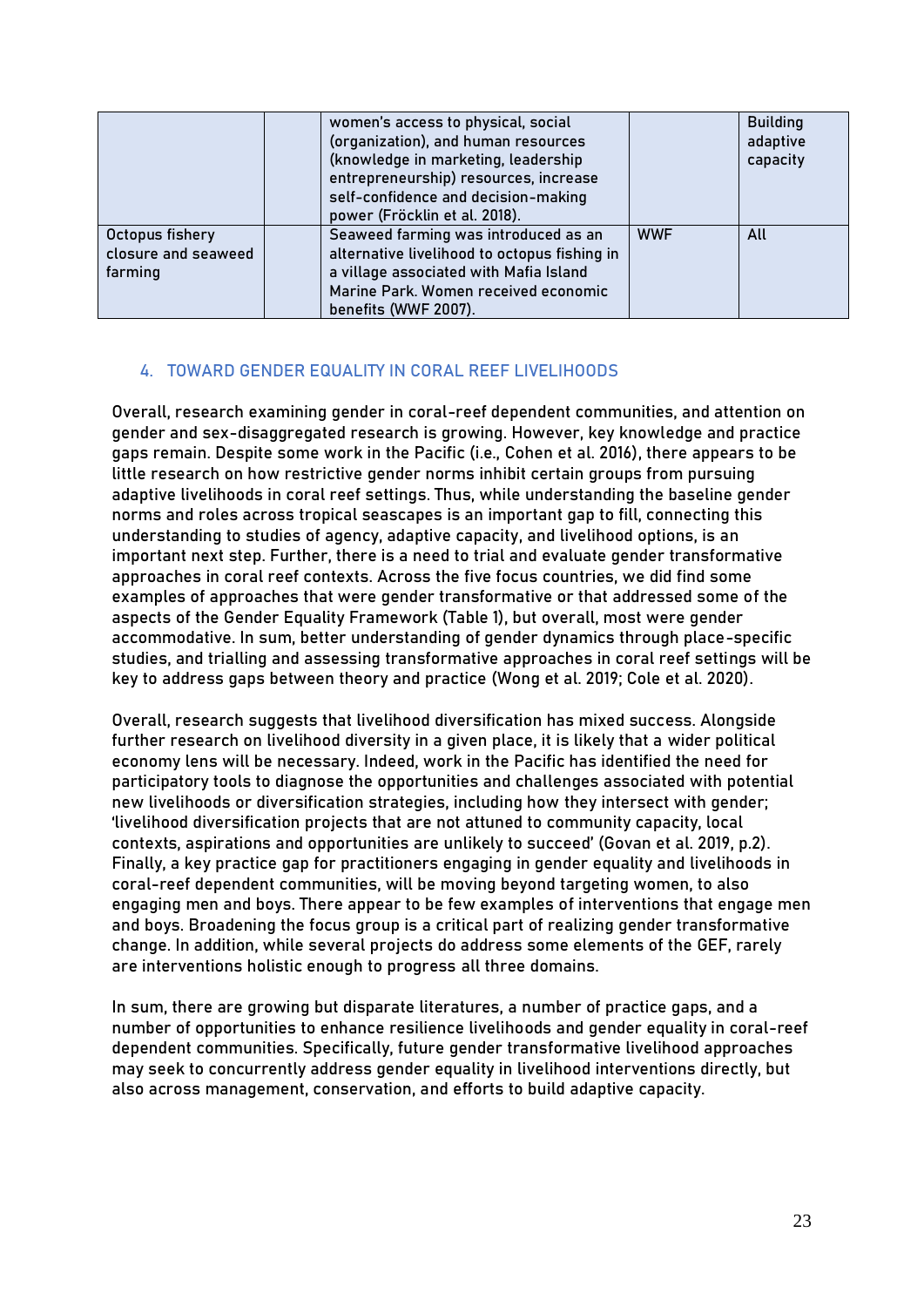#### **References**

- Baker-Médard, M. (2017). Gendering Marine Conservation: The Politics of Marine Protected Areas and Fisheries Access. Soc. Nat. Resour., 30, 723–737.
- Barclay, K., Mangubhai, S., Leduc, B., Donato-Hunt, C., Makhoul, N., Kinch, J. & Kalsuak, J. (2021). Pacific handbook for gender equity and social inclusion in coastal fisheries and aquaculture. Second Edi. Pacific Community, Noumea, New Caledonia.
- Barclay, K., McClean, N., Foale, S., Sulu, R. & Lawless, S. (2018). Lagoon livelihoods: gender and shell money in Langalanga, Solomon Islands. Marit. Stud., 17, 199-211.
- Barclay, K., Payne, A.M. & Krushelnytska, O. (2015). Toward Gender-Equitable Fisheries Management in Solomon Islands.
- Barnes, D.K.A. & Rawlinson, K.A. (2009). Traditional coastal invertebrate fisheries in south-western Madagascar. J. Mar. Biol. Assoc. United Kingdom, 89, 1589–1596.
- Bellwood, D.R., Pratchett, M.S., Morrison, T.H., Gurney, G.G., Hughes, T.P., Álvarez-Romero, J.G., Day, J.C., Grantham, R., Grech, A., Hoey, A.S., Jones, G.P., Pandolfi, J.M., Tebbett, S.B., Techera, E., Weeks, R. & Cumming, G.S. (2019). Coral reef conservation in the Anthropocene: Confronting spatial mismatches and prioritizing functions. Biol. Conserv., 236, 604-615.
- Blue Ventures. (2020). The MIHARI Network and the Madagascar PHE Network join forces to create leadership opportunities for women in fisheries [WWW Document]. URL https://blueventures.org/the-mihari-network-and-the-madagascar-phe-network-join-forcesto-create-leadership-opportunities-for-women-in-fisheries/
- Boso, D., Cohen, P., Gomese, C., Teioli, H., Vunisea, A., Kunatuba, L., Leduc, B. & Masu, R. (2018). Gender Analysis of the Fisheries Sector: Solomon Islands. Pacific Community. Noumea, New Caledonia.
- Bradford, K. & Katikiro, R.E. (2019). Fighting the tides: A review of gender and fisheries in Tanzania. Fish. Res., 216, 79–88.
- Brugere, C. (2019). Sea PoWer : The introduction of an improved seaweed farming technology for women 's empowerment, livelihoods and environmental protection. Institute of Marine Sciences, Zanzibar.
- Call, M. & Sellers, S. (2019). How does gendered vulnerability shape the adoption and impact of sustainable livelihood interventions in an era of global climate change? Environ. Res. Lett., 14.
- CARE. (2016). Resilience Guidance Note.
- CARE. (2018). Gender equality and women's voice guidance note.
- CARE. (n.d.). Gender Equality , Women' s Voice and Resilience. Guidance note for practitioners.
- CARE. (n.d.). Beyond Words: Advancing equality in climate change policy and programming in Vietnam. CARE, p.1.
- Cinner, Adger, N., Allison, E., Barnes, M., Brown, K., Cohen, P., Gelcich, S., Hicks, C., Hughes, T., Lau, J., Marshall, N. & Morrison, T. (2018). Building adaptive capacity to climate change in tropical coastal communities. Nat. Clim. Chang., 8, 117-123.
- Cinner, J. (2014). Coral reef livelihoods. Curr. Opin. Environ. Sustain., 7, 65-71.
- Cinner, J., McClanahan, T., Graham, N., Daw, T., Maina, J., Stead, S.M.M., Wamukota, A., Brown, K. & Bodin, Ö. (2012a). Vulnerability of coastal communities to key impacts of climate change on coral reef fisheries. Glob. Environ. Chang., 22, 12-20.
- Cinner, J.E., Daw, T.M., McClanahan, T.R., Muthiga, N., Abunge, C., Hamed, S., Mwaka, B., Rabearisoa, a., Wamukota, a., Fisher, E. & Jiddawi, N. (2012b). Transitions toward co-management: The process of marine resource management devolution in three east African countries. Glob. Environ. Chang., 22, 651–658.
- Clabots, B. (2013). Gender Dimensions of Community-Based Management of Marine Protected Areas in Siquijor, Philippines. Masters Mar. Aff., 1-18.
- Cohen, P., Lawless, S., Dyer, M., Morgan, M., Saeni, E., Teioli, H. & Kantor, P. (2016). Understanding adaptive capacity and capacity to innovate in social-ecological systems; applying a gender lens. Ambio, 45, 309–321.
- Cole, S.M., Kaminski, A.M., McDougall, C., Kefi, A.S., Marinda, P.A., Maliko, M. & Mtonga, J. (2020). Gender accommodative versus transformative approaches: a comparative assessment within a post-harvest fish loss reduction intervention. Gend. Technol. Dev., 24, 48-65.
- Coral Triangle Initiative. (2021). CTI Women Leader's Forum [WWW Document]. URL https://www.coraltriangleinitiative.org/wlf
- D'agata, S., Darling, E.S., Gurney, G.G., McClanahan, T.R., Muthiga, N.A., Rabearisoa, A. & Maina, J.M.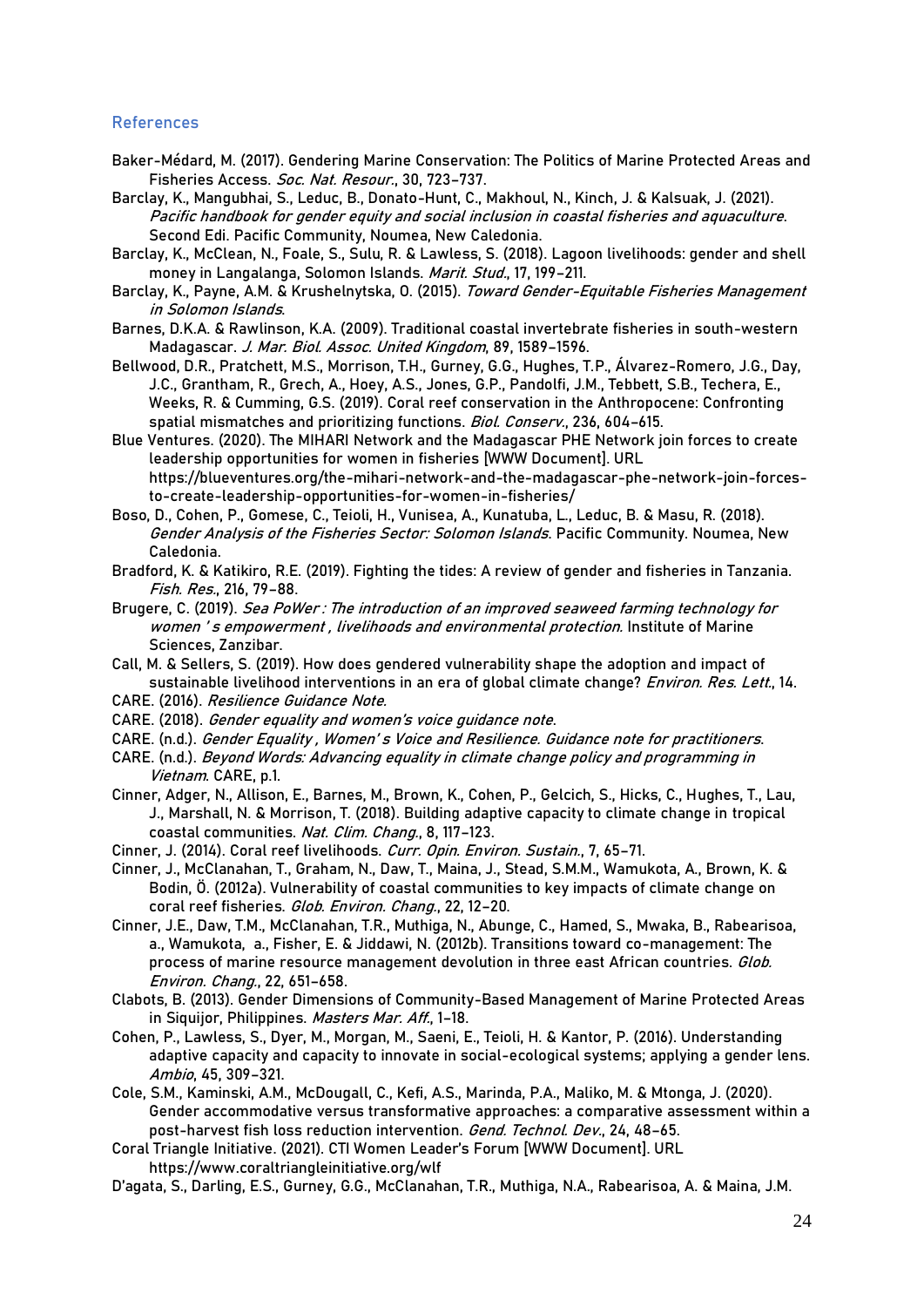(2020). Multiscale determinants of social adaptive capacity in small-scale fishing communities. Environ. Sci. Policy, 108, 56–66.

- D'Agnes, H., Castro, J., D'Agnes, L. & Montebon, R. (2005). Gender issues within the populationenvironment nexus in Philippines coastal areas. Coast. Manag., 33, 447-458.
- Darling, E.S. & Côté, I.M. (2018). Seeking resilience in marine ecosystems. Science (80-. )., 359, 986-987.
- Dasig, S.M.M. (2020). Difficult but fulfilling: women's lived experiences as leaders in fisherfolk organizations in Bolinao, Philippines. *Gend. Technol. Dev.*, 24, 10-27.
- Donner, S.D. & Potere, D. (2007). The Inequity of the Global Threat to Coral Reefs. Bioscience, 57, 214.
- Dutra, L.X.C., Haywood, M.D.E., Singh, S., Ferreira, M., Johnson, J.E., Veitayaki, J., Kininmonth, S., Morris, C.W. & Piovano, S. (2021). Synergies between local and climate-driven impacts on coral reefs in the Tropical Pacific: A review of issues and adaptation opportunities. Mar. Pollut. Bull.
- Dyer, M. (2018). Transforming communicative spaces: The rhythm of gender in meetings in rural Solomon Islands. Ecol. Soc., 23.
- Eder, J.F. (2005). Coastal resource management and social differences in Philippine fishing communities. Hum. Ecol., 33, 147–169.
- FAO. (2017). Towards Gender-Equitable Small-Scale Fisheries Governance and Development *−* <sup>A</sup> handbook. In support of the implementation of the Voluntary Guidelines for Securing Sustainable Small-Scale Fisheries in the Context of Food Security and Poverty Eradication, . Rome, Italy.
- FAO. (2020). Empowering women in small-scale fisheries for sustainable food systems. Regional Inception Workshop. 3-5 March 2020. Fish. Aquac. Procedings No. 66. Accra, Gana.
- FAO & CARE. (2019). Good practices for integrating gender equality and women's empowerment in climate-smart agriculture programmes. Atlanta.
- Ferguson, C.E. (2021). A Rising Tide Does Not Lift All Boats: Intersectional Analysis Reveals Inequitable Impacts of the Seafood Trade in Fishing Communities. Front. Mar. Sci., 8.
- Frangoudes, K. & Gerrard, S. (2018). (En)Gendering Change in Small-Scale Fisheries and Fishing Communities in a Globalized World. Marit. Stud., 17, 117-124.
- Frangoudes, K., Gerrard, S. & Kleiber, D. (2019). Situated transformations of women and gender relations in small-scale fisheries and communities in a globalized world. Marit. Stud., 18, 241-248.
- Fröcklin, S., Jiddawi, N.S. & De la Torre-Castro, M. (2018). Small-scale innovations in coastal communities: Shell-handicraft as a way to empower women and decrease poverty. Ecol. Soc., 23 (2): 34.
- Fröcklin, S., De La Torre-Castro, M., Håkansson, E., Carlsson, A., Magnusson, M. & Jiddawi, N.S. (2014). Towards improved management of tropical invertebrate fisheries: Including time series and gender. PLoS One, 9.
- Fröcklin, S., De La Torre-Castro, M., Lindström, L. & Jiddawi, N.S. (2013). Fish traders as key actors in fisheries: Gender and adaptive management. Ambio, 42, 951-962.
- Fröcklin, S., de la Torre-Castro, M., Lindström, L., Jiddawi, N.S. & Msuya, F.E. (2012). Seaweed mariculture as a development project in Zanzibar, East Africa: A price too high to pay? Aquaculture, 356–357, 30–39.
- Gopal, N., Williams, M.J., Porter, M. & Kusakabe, K. (2014). Gender in Aquaculture and Fisheries Navigating Change. Asian Fish. Sci. Spec. Issue, 1-14.
- Gough, C., Thomas, T., Humber, F., Harris, A., Cripps, G. & Peabody, S. (2009). Vezo Fishing: An Introduction to the Methods Used by Fishers in Andavadoaka Southwest Madagascar. Blue Ventures Conservation Report.
- Govan, H., Eriksson, H., Batalofo, M., Duarte, A., Sukulu, M., Lawless, S., Tilley, A. & van der Ploeg, J. (2019). A new idea for coastal fisheries: asking the right questions to enhance coastal livelihoods. Noumea, New Caledonia. 23pp.
- Government of Fiji. (2014). National Gender Policy.
- Graziano, K., Pollnac, R. & Christie, P. (2018). Wading past assumptions: Gender dimensions of climate change adaptation in coastal communities of the Philippines. Ocean Coast. Manag., 162, 24–33.
- Harper, S., Adshade, M., Lam, V.W.Y., Pauly, D. & Sumaila, U.R. (2020). Valuing invisible catches: Estimating the global contribution by women to small-scale marine capture fisheries production. PLoS One, 15, 1-16.
- Harper, S. & Kleiber, D. (2019). Illuminating gender dimensions of hidden harvests. Women Fish. Inf.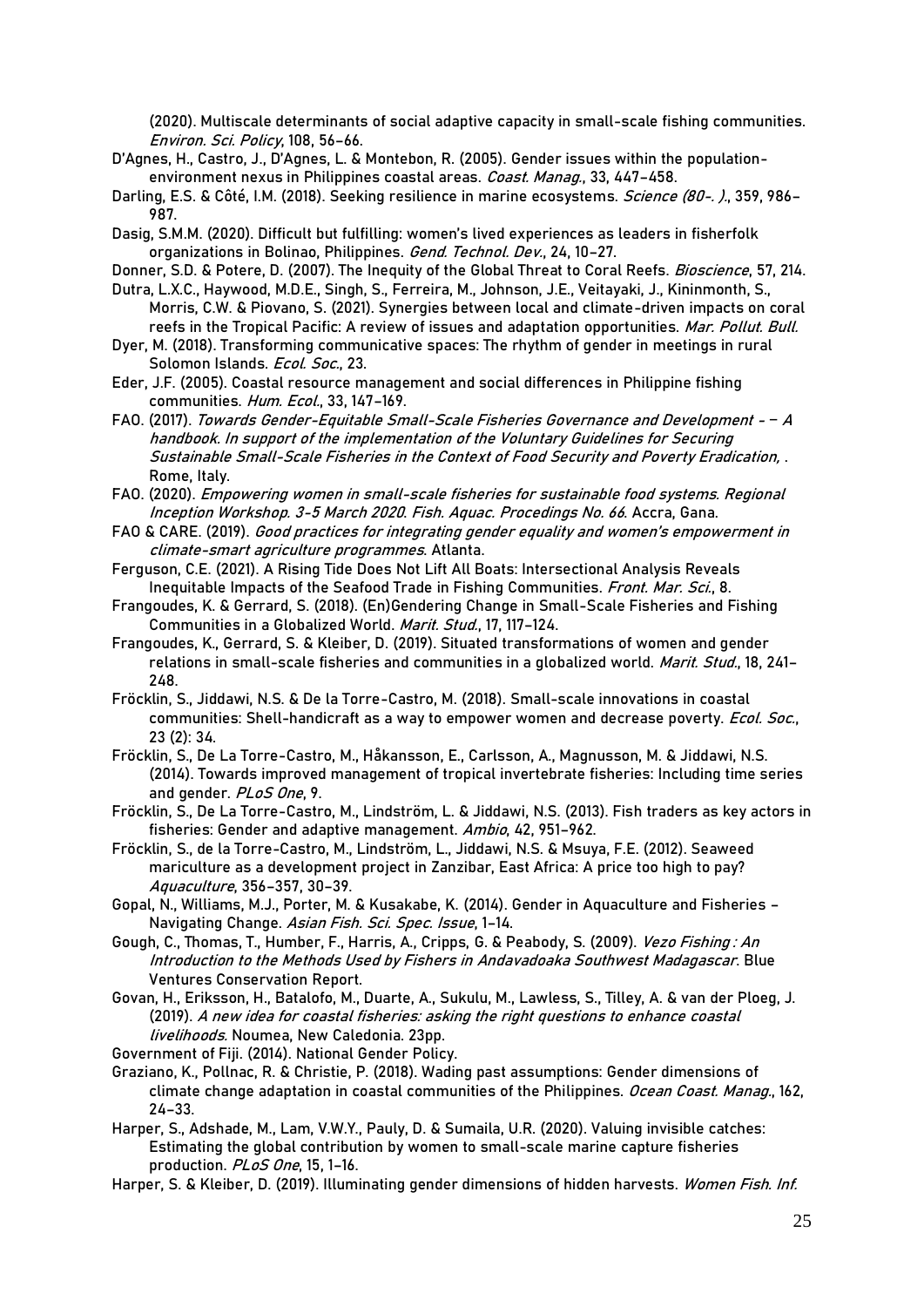Bull., 30, 53–55.

- Harper, S., Zeller, D., Hauzer, M., Pauly, D. & Sumaila, U.R. (2013). Women and fisheries: Contribution to food security and local economies. Mar. Policy, 39, 56-63.
- Harris, A., Mohan, V., Flanagan, M. & Hill, R. (2012). Integrating family planning service provision into community-based marine conservation. Oryx, 46, 179–186.
- Hilly, Z., Schwarz, A.-M. & Boso, D. (2012). Strengthening the Role of Women in Community-based Marine Resource Managerment: Lessons Learned from Community Workshops. SPC Women Fish. Inf. Bull., 22, 29–35.
- Hoegh-Guldberg, O., Pendleton, L., Kaup, A. (2019). People and the changing nature of coral reefs, Regional Studies in Marine Science, Volume 30
- Hughes, T.P., Anderson, K.D., Connolly, S.R., Heron, S.F., Kerry, J.T., Lough, J.M., Baird, A.H., Baum, J.K., Berumen, M.L., Bridge, T.C., Claar, D.C., Eakin, C.M., Gilmour, J.P., Graham, N.A.J., Harrison, H., Hobbs, J.-P.A., Hoey, A.S., Hoogenboom, M., Lowe, R.J., McCulloch, M.T., Pandolfi, J.M., Pratchett, M., Schoepf, V., Torda, G. & Wilson, S.K. (2018). Spatial and temporal patterns of mass bleaching of corals in the Anthropocene. Science (80-. )., 359, 80-83.
- Van Ingen, T., Kawau, C. & Wells, S. (2002). Gender Equity in Coastal Zone Management: Experiences from Tanga, Tanzania. IUCN Eastern Africa Regional Programme Tanga Coastal Zone Conservation and Development Programme.
- IPCC. (2018). Global Warming of 1.5 degrees celcius [WWW Document]. URL https://www.ipcc.ch/sr15/
- Kleiber, D. (2014). Gender and small-scale fisheries in the Central Philippines. PhD Thesis. The University of British Columbia. Vancouver.
- Kleiber, D., Harris, L. & Vincent, A.C.J. (2018). Gender and marine protected areas: a case study of Danajon Bank, Philippines. Marit. Stud., 17, 163-175.
- Kleiber, D., Harris, L.M. & Vincent, A.C.J. (2014). Gender and small-scale fisheries: a case for counting women and beyond. Fish Fish., 16, 547-562.
- Koralagama, D., Gupta, J. & Pouw, N. (2017). Inclusive development from a gender perspective in small scale fisheries. Curr. Opin. Environ. Sustain., 24, 1-6.
- Kruijssen, F., Albert, J., Morgan, M., Boso, D., Siota, F., Sibiti, S. & Schwarz, A.-M. (2013). Livelihoods, markets , and gender roles in Solomon Islands : case studies from Western and Isabel Provinces. CGIAR Research Program on Aquatic Agricultural Systems. Penang, Malaysia. Project Report: AAS-2013-22.
- Krushelnytska, O. (2015). Toward Gender-Equitable Fisheries Management in Solomon Islands. Women Fish. Inf. Bull., 27, 29–45.
- de la Torre-Castro, M. (2019). Inclusive management through gender consideration in small-scale fisheries: The why and the how. Front. Mar. Sci.
- de la Torre-Castro, M., Fröcklin, S., Börjesson, S., Okupnik, J. & Jiddawi, N.S. (2017). Gender analysis for better coastal management – Increasing our understanding of social-ecological seascapes. Mar. Policy, 83, 62–74.
- Labuinao, E.S. (2019). Kastom, gender and economic development: The case of the fish aggregating device in To'baita, Solomon Islands. Women Fish. Inf. Bull., 32, 13-18.
- Lalavanua, W., Johnson, D., Naivalu, K., Veeran, R., Mangubhai, S. & Tuinamata, A. (2018). Revitalising the fish warden system in Fiji : Outcomes of the Second Northern Division Fish Warden Forum. SPC Fish. Newsl., 156, 34–37.
- Langley, J.M. (2006). Vezo Knowledge: Traditional Ecological Knowledge in Andavadoaka, southwest Madagascar.
- Lau, J.D., Cinner, J.E., Fabinyi, M., Gurney, G.G. & Hicks, C.C. (2020). Access to marine ecosystem services: Examining entanglement and legitimacy in customary institutions. World Dev., 126, 104730.
- Lawless, S., Cohen, P., McDougall, C., Orirana, G., Siota, F. & Doyle, K. (2019). Gender norms and relations: implications for agency in coastal livelihoods. Marit. Stud., 18, 347-358.
- Lawless, S., Cohen, P., Siota, F., Orirana, G., Doyle, K. & Mcdougall, C. (2015). Beyond gender-blind livelihoods: Considerations for coastal livelihood initiatives. Women Fish. Inf. Bull., 31, 15-18.
- Lawless, S., Cohen, P.J., Mangubhai, S., Kleiber, D. & Morrison, T.H. (2021). Gender equality is diluted in commitments made to small-scale fisheries. World Dev., 140, 105348.

Lentisco, A. (2012). Gender Mainstreaming Strategy for the Regional Fisheries Livelihoods Programme (RFLP) for South and Southeast Asia (GCP/RAS/237/SPA).

Lentisco, A. & Lee, R. (2015). A review of women's Access to Fish in Small-Scale Fisheries. FAO Fish. Aquac. Circ. No. 1098, 1098, i–36.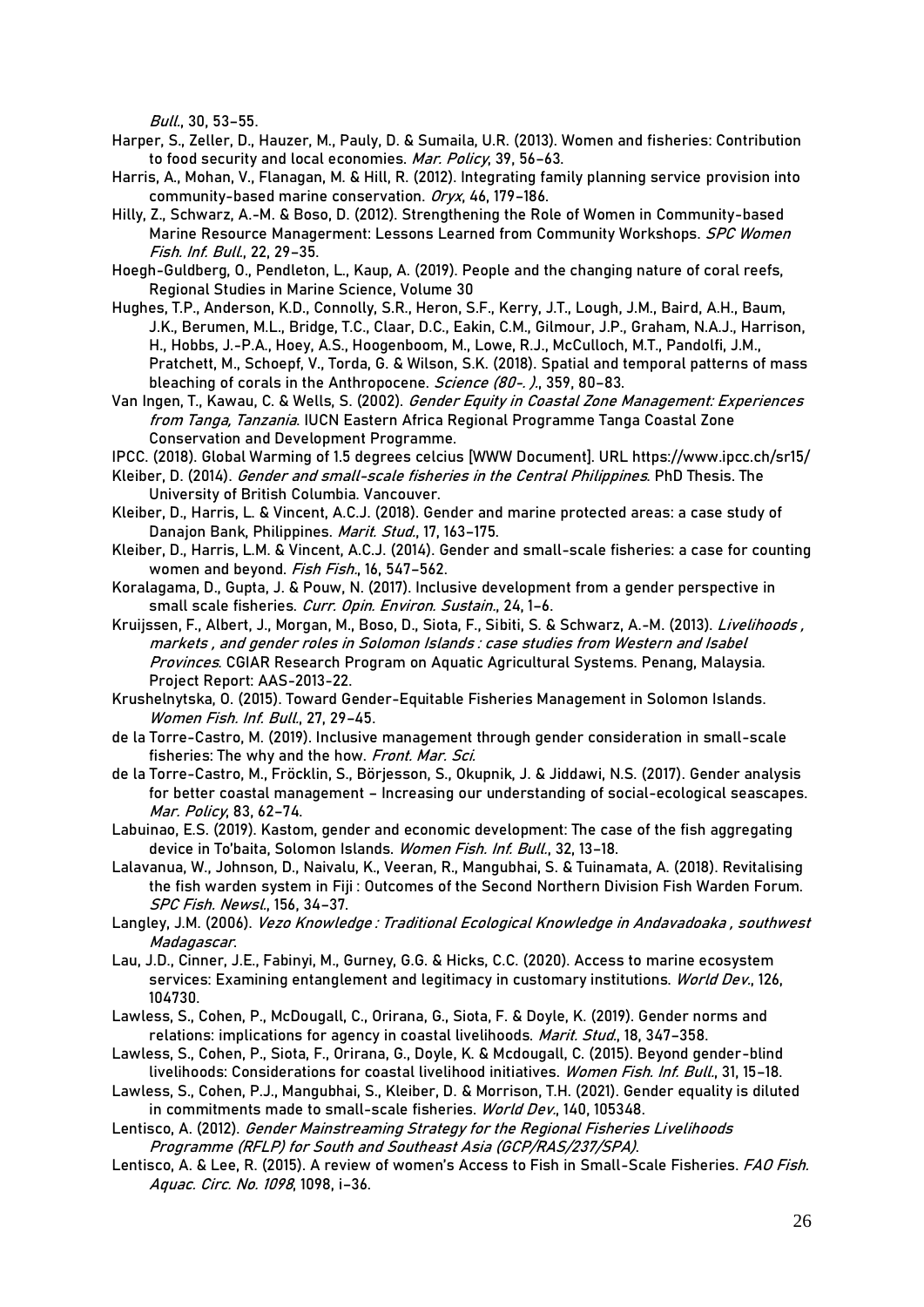Leweniqila, L. (2017). Women in fisheries Network. Yemaya, 10–11.

- Locke, C., Muljono, P., McDougall, C. & Morgan, M. (2017). Innovation and gendered negotiations: Insights from six small-scale fishing communities. Fish Fish., 18, 943-957.
- Mangubhai, S. & Lawless, S. (2021). Exploring gender inclusion in small-scale fisheries management and development in Melanesia. Mar. Policy, 123, 104287.
- Mangubhai, S., Tabunakawai-vakalalabure, M., Fox, M. & Leweniqila, L. (2018). Fiji ' s Northern Division hosts its first Women in Fisheries Forum. Women Fish. Inf. Bull., 28, 17–18.
- Matthews, E., Becthel, J., Britton, E., Morrison, K. & McClennen, C. (2012). A Gender Perspective on Securing Livelihoods and Nutrition in Fish-dependent Coastal Communities. Report to The Rockefeller Foundation from Wildlife Conservation Society, Bronx, NY.
- Ming, M.A., Stewart, M.G., Tiller, R.E., Rice, R.G., Crowley, L.E. & William, N.J. (2016). Domestic violence in the Solomon Islands. Jorunal Fam. Med. Prim. Care, 5, 16–19.
- Murunga, M. (2021). Towards a better understanding of gendered power in small scale fisheries of the Western Indian Ocean. Glob. Environ. Chang., 67, 102242.
- Paul, C., Hilly, Z., Bennett, G. & Schwarz, A. (2010). Livelihoods and Resilience Analysis in Dovele, Western Province Solomon Islands. WorldFish Center Report to ACIAR, project FIS/2007/116.
- van der Ploeg, J., Albert, J., Apgar, M., Bennett, G., Boso, D., Cohen, P., Daokalia, C., Faiau, J., Haohau, J., Iramu, E., Orirana, G., Rice, M., Saeni, E., Siota, F., Sukulu, M., Sulu, R., Surama, B., Teioli, H., Tikai, P. & Schwarz, A.-M. (2016). Learning from the Lagoon: Research in development in the Solomon Islands. Penang, Malaysia: CGIAR Research Program on Aquatic Agricultural Systems. Program Report: AAS-2016-02.
- Porter, M., Mwaipopo, R., Faustine, R. & Mzuma, M. (2008). Globalization and Women in Coastal Communities in Tanzania. Development, 51, 193–198.
- Prieto-Carolino, A., Mediodia, H.J., Pilapil-Anasco, C., Gelvezon, R.P. & Gabunada, F. (2016). Gendered Spaces in Abalone Fisheries in the Philippines. Asian Fish. Sci., 29.
- Purcell, S.W., Lalavanua, W., Cullis, B.R. & Cocks, N. (2018). Small-scale fishing income and fuel consumption: Fiji's artisanal sea cucumber fishery. ICES J. Mar. Sci., 75, 1758-1767.
- Rabbitt, S., Lilley, I., Albert, S. & Tibbetts, I.R. (2019). What's the catch in who fishes? Fisherwomen's contributions to fisheries and food security in Marovo Lagoon, Solomon Islands. Mar. Policy, 108.
- Rakotomalala, D. & Tovondrainy, G. (2017). Empowering women economically through sustainable natural resource use. Case study of isolated coastal communities of Mahafaly landscape Madagascar. WWF-Norway.
- Ram-Bidesi, V. (2015). Recognizing the role of women in supporting marine stewardship in the Pacific Islands. Mar. Policy, 59, 1-8.
- Ramirez, P.J.B., Narvaez, T.A. & Santos-Ramirez, E.J. (2020). Gender-inclusive value chains: the case of seaweed farming in Zamboanga Peninsula, Philippines. Gend. Technol. Dev., 24, 110-130.
- Rao, N., Singh, C., Solomon, D., Camfield, L., Sidiki, R., Angula, M., Poonacha, P., Sidibé, A. & Lawson, E.T. (2020). Managing risk, changing aspirations and household dynamics: Implications for wellbeing and adaptation in semi-arid Africa and India. World Dev., 125, 104667.
- Rohe, J., Schlüter, A. & Ferse, S.C.A. (2018). A gender lens on women's harvesting activities and interactions with local marine governance in a South Pacific fishing community. Marit. Stud., 17, 155–162.
- Schwarz, A.-M., James, R., Teioli, H.M., Cohen, P. & Morgan, M. (2014). Engaging women and men in community-based resource management processes in Solomon Islands. Penang, Malaysia: CGIAR Research Program on Aquatic Agricultural Systems. Case Study: AAS-2014-33. http://pubs.iclarm.net/resource\_centre/AAS-2014-33.pdf.
- SEED. (2020). Promoting Gender Equity in Southeast Madagascar's Lobster Fishery Through Female Marine Ambassadors [WWW Document]. URL https://madagascar.co.uk/blog/2020/04/promoting-gender-equity-southeast-madagascarslobster-fishery-through-female-marine-ambassadors
- Shalli, M.S. (2017). The role of local taboos in the management of marine fi sheries resources in. Mar. Policy, 85, 71–78.
- Siar, S. V. (2003). Knowledge, Gender, and Resources in Small-Scale Fishing: The Case of Honda Bay, Palawan, Philippines. Environ. Manage., 31, 569-580.
- Siason, I.M. (2000). Women in Fisheries in the Philippines. Rev. Women's Stud., 10, 69-77.
- Sievanen, L., Crawford, B., Pollnac, R. & Lowe, C. (2005). Weeding through assumptions of livelihood approaches in ICM: Seaweed farming in the Philippines and Indonesia. Ocean Coast. Manag., 48,